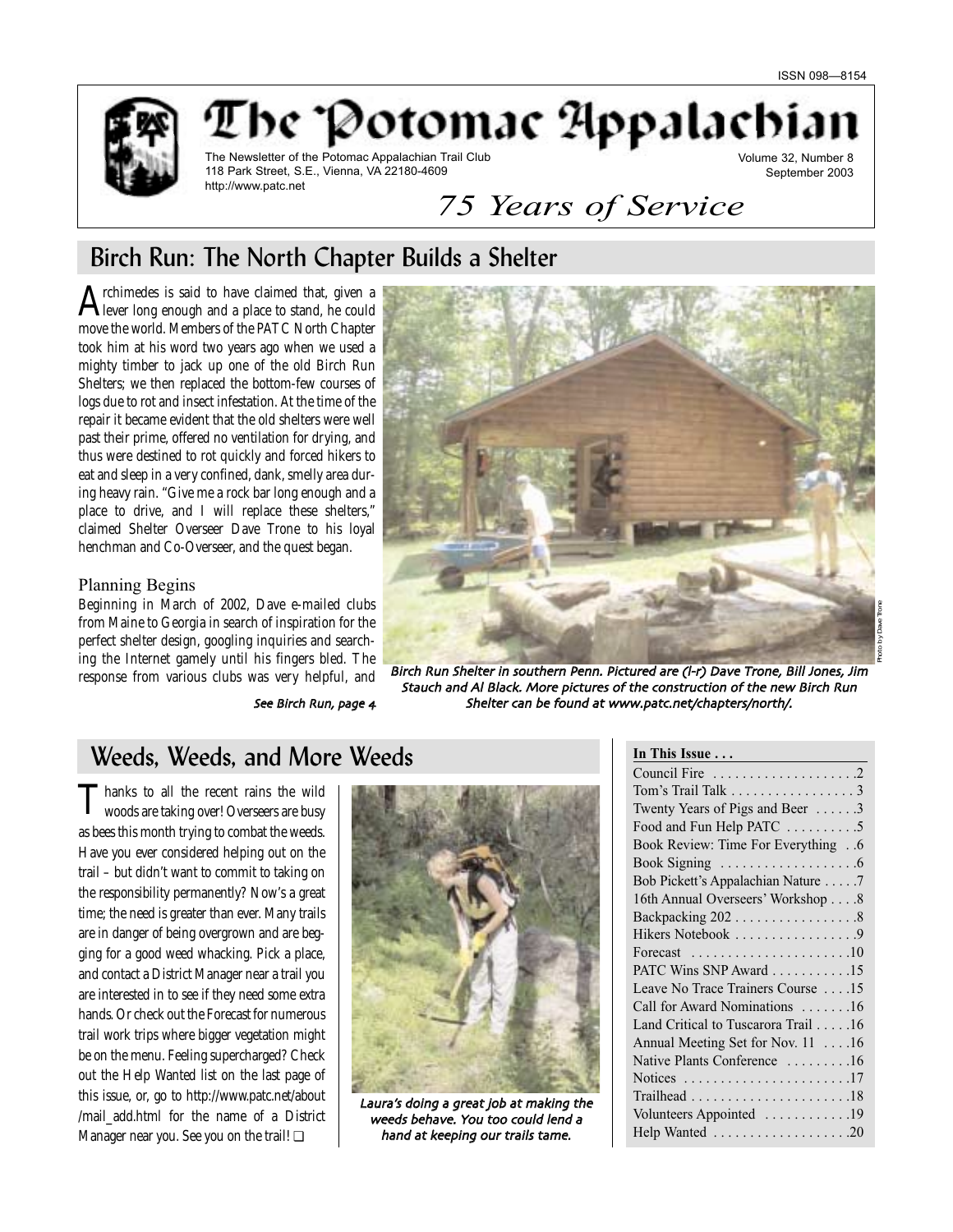#### **Council Members, Chairs and** *PA* **Staff**

#### **Officers**

**President:** Tom Johnson (johnts3@juno.com) Weekdays, Reston, Va, ph. 703/435-2755 Weekends, Front Royal, ph. 540/622-6422 **VP Volunteerism:** Mickey McDermott **VP Operations:** Fred "Hop" Long **Treasurer:** Gerhard Salinger **Secretary:** Georgeann Smale (gsmale99@yahoo.com) **Supervisor of Trails:** Liles Creighton **Supervisor of Membership:** Susan Nelson **Supervisor of Land Management:** Chris Mangold, csm5749@yahoo.com **Supervisor of Facilities:** Larry Marcoux **Supervisor of Education, Information, and Activities:** Lisa Still

**General Counsel:** Charles Sloan

#### **Sections/Chapters**

**Mountaineering Section:** Andy Britton **SMRG:** Christopher Smith **Ski Touring Section:** Steve Brickel **North Chapter:** Pete Brown **N. Shenandoah Valley Chapter:** Lee Sheaffer **S. Shenandoah Valley Chapter:** Michael Seth **Charlottesville Chapter:** John Shannon **West Virginia Chapter:** Judy Smoot

#### **Standing Committee Chairs**

**(Council Members) AT Corridor Monitoring:** Tom Lupp **Blackburn Trail Center:** Chris Brunton **Budget:** David White **Cabins Operations:** Mel Merritt **Cabin Construction:** Charlie Graf **Conservation:** Jeff Pearcy **Grants & Donations:** Susan Nelson **Endowment:** Don Price **Finance:** Gerhard Salinger **Hikes:** Karen Brown & Lee Sheaffer **Internet Services:** Stephen Raia **Land Management:** Chris Mangold, csm5749@yahoo.com **Legal:** Charles Sloan **Maps:** Dave Pierce **Maryland Appalachian Trail Management Committee:** Charlie Graf *Potomac Appalachian:* Linda Shannon-Beaver **Public Affairs:** George Still **Publications:** George Meeks & Linda Shannon-Beaver **Sales:** Vacant **Shelters:** Frank Turk **Trail Lands Acquisition:** Phil Paschall **Trail Patrol:** Kumait Jawdat **Tuscarora Trail Land Management:** Lloyd MacAskill

#### **Special Committees/Ongoing Activities**

**Archives & Library:** Carol Niedzialek **Cabin Reservations:** Shakuntala Ghare **Communications Team:** Tom Johnson **Deputy Finance Committee Chair:** John Ferguson **Deputy Supervisor of Trails:** Jon Rindt **Headquarters Facility:** Orron Kee **Information/Sales Desks:** Annetta DePompa **Medical:** Vacant **Shelters, Cabins, & Cabins Land Fund:** Larry Marcoux **SNP Boundary Trailheads Study Group:** Mark Holland **Tuscarora Trail Shenandoah Valley Project:** Phoebe Kilby & Larry Bradford

#### *Potomac Appalachian*

**Chief Editor:** Linda Shannon-Beaver PA@patc.net **Features Editor:** Joanne Erickson **Forecast Editor:** Suzie Shannon PA-Forecast@patc.net

## Council Fire

The Potomac Appalachian Trail Club's<br>regularly scheduled Council Meeting<br>man held on July 2003, at Club was held on July 8, 2003, at Club Headquarters. President Tom Johnson welcomed Pam Underhill, Superintendent of the Appalachian Trail Park Office, and Bob Gray, Chief Ranger. He also welcomed Sandi Marra, Mid-Atlantic representative for the Appalachian Trail Conference Board of Managers.

Superintendent Pam Underhill expressed her pleasure at attending the PATC Council meeting. She commented briefly on the history and the unique nature of the Appalachian Trail Park, noting the extensive volunteer base required for managing this resource, as well as the multiple state and federal partners involved in the management of the Park. Part of her job is to help ensure consistent policies are in place for the Trail, from Maine to Georgia. She and Bob Gray were visiting to address issues surrounding the safety requirements for volunteers for the Trail.

ATPO Ranger Bob Gray reviewed the development of the safety program, from the 1998 Memorandum of Understanding (MOU) between the Appalachian Trail Conference (ATC) and Appalachian Trail Park Office (ATPO). He noted the five-year renewal for the MOU was pending and that the ATPO wanted to address key items in the safety program. He reviewed the history of the chainsaw and crosscut saw certification course, the Missoula Curriculum, which was developed by the Forest Service. He also reviewed the requirements for compliance with OSHA regulations and the Best Management Practices of the Forest Service.

The Supervisor of Trails for PATC, Liles Creighton, stated he was dissatisfied with the requirements for numerous reasons, one of which was the cost in equipment. He noted the new standards require unnecessary purchases for long-time volunteers who already own safety equipment. In response to criticism that these requirements are costly for volunteers, Bob noted that a \$144,000 grant had been obtained from the NPS Fee Demonstration Program, some of which had been transferred to the ATC to implement the new safety program. Some had gone to Peter Jensen to train the trainers for the course. And some funds had already provided training to volunteers, awarding helmets, chaps, and first aid kits to those volunteers who completed training.

The Mid-Atlantic representative for the ATC Board of Managers, Sandi Marra, stated the ATC fully supports the Missoula training program. The ATC is currently seeking ways to defray the costs of training to volunteers, as well as to make sure training is available. However, they find the timing for the required implementation to be a problem.

#### See Council Fire, page 8

#### HEADQUARTERS HOW TO CONTACT US FOR CABIN RESERVATIONS, MEMBERSHIP INFORMATION, AND SALES

Address: 118 Park Street, S.E., Vienna, VA 22180 Hours: Monday through Thursday, 7 p.m. to 9 p.m. and Thursday and Friday 12 noon to 2 p.m.<br>Phone #: 703/242-0315

24-hr. Activities Tape #: 703/242-0965

To receive an information packet: Extension 10

To leave a message for the Club President, Tom Johnson: Extension 40<br>Club e-mail: info@patc.net Facsimile #: 703/242-0968 Club e-mail: info@patc.net

World Wide Web URL: http://www.patc.net

#### **STAFF**

DURING REGULAR BUSINESS HOURS Director of Administration: Wilson Riley (Ext. 11) e-mail: Wriley@patc.net

Trails Management Coordinator: Heidi Forrest (Ext. 12) e-mail: hforrest@patc.net Business Manager: Monica Clark (Ext. 15) e-mail: mclark@patc.net Membership/Cabin Coordinator: Pat Fankhauser (Ext. 17) e-mail: pfankhauser@patc.net Sales Coordinator: Maureen Estes (Ext. 19) e-mail: mestes@patc.net

Bus/Metro Directions to Headquarters: When taking Metro Orange line, get off at Dunn Loring station (not Vienna, the last stop). Outside the station, find the stop for Metrobus 2T westbound in the direction of Tyson's Corner. When the bus starts down Maple Avenue in Vienna, exit at the library just past Center St. Walk half a block in the same direction the bus travels, and turn right at Park St. PATC will be on the left only a few yards down from the corner. The fare is \$1.10, but you can ride for \$.25 if you remember to get a transfer ticket at your originating station.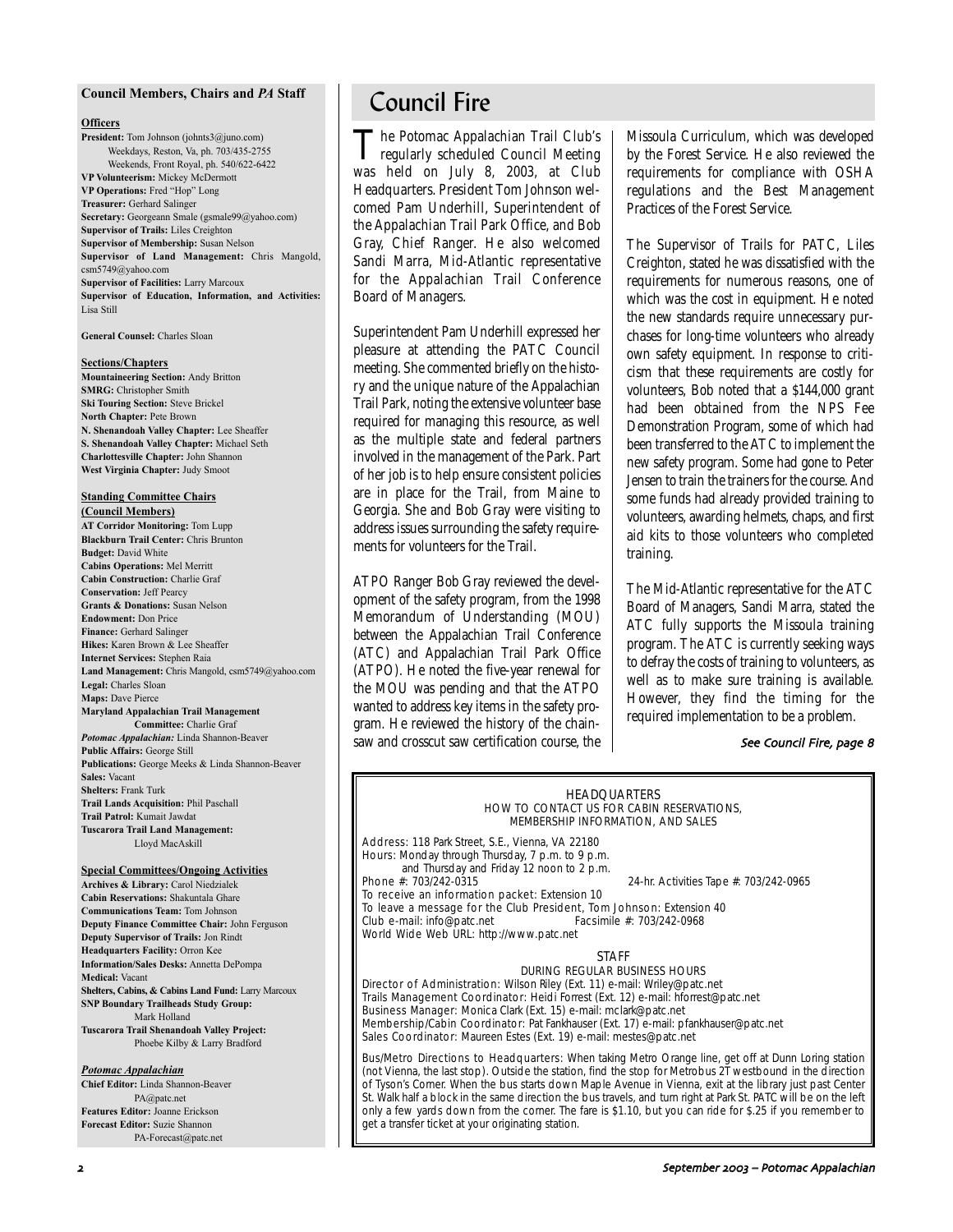## Tom's Trail Talk

AWalk in Pennsylvania  $\mathbf{M}$  henever I can manage it, I try to get out to see what is happening in the Club. This can be difficult in a 7,000-member trail club with a lot going on. But it is invariably rewarding, and often one sees much more than expected. You just have to choose your spots carefully.

The Fourth of July was one of those rare days this year when no rain was predicted. My project that day was to see the new Birch Run Shelter in southern Pennsylvania. It was near completion, so I had heard, and one of the old shelters (there had been two) was still standing. Great day to take a hike!

My companions numbered two: Candy Christner, a Tuscarora Trail maintainer, and my son-in-law Jason Kendrick, a new member of PATC. We tussled over the starting point. If we started at Big Flat, it was just over a mile hike into the shelter. If we started at Caledonia, it would be 10 miles just to reach the shelter – another 1.2 miles to Big Flat. And it was uphill. Of course we started at Caledonia.

Our first reference point after leaving Caledonia was Quarry Gap Shelter. It is always a pleasure to happen upon Quarry Gap. It is one of the best-maintained shelters on the AT, a tribute to the Overseer, Jim Stauch, who devotes constant attention. In fact, this hike was the first time I had ever hiked through Quarry Gap without seeing

Jim. We sat for a while at the shelter and contemplated the bubbling brook outside. Tranquility reigned. But it was not time for lunch. We moved on, kind of wondering where Jim was.

After we reached the ridge we moved quickly over smooth level trail, an uncommon occurrence in Pennsylvania. About lunchtime we reached Milesburn Cabin, one of PATC's oldest. We chatted with the family that had rented the cabin for the weekend. While we were there hubby arrived after a bike ride. Once again we were treated to a babbling brook, tranquility, and a very friendly dog who was overnighting with the renters.

Moving on, we reached Birch Run by midafternoon. I was stunned by the magnificence of the new shelter. The grandeur of the design, the roof overhang that seems to enclose the entire clearing, and the double bunk accommodations that invite backpackers into its depths, mark it as one of the most capable of shelters.

The construction crew was there doing some finishing work. They had just stained the outside, and the stain was still wet. David Trone, who was in charge of the project, greeted us. With him was Bill Jones. They were out there working on the Fourth. David said that Jim Stauch and Al Black had also played key roles in the new Birch Run construction.



After a very pleasant chat with David and Bill we moved on, and in about 20 minutes were at Big Flat. A thunderstorm was moving in, and we didn't tarry long. But we did see a lone figure there, cutting grass at the parking lot. It was Jim Stauch! Now we knew why Jim had not been at Quarry Gap. As we talked with Jim an unexpected thunderstorm moved in. Well, so much for the weather prediction.

I invite everyone to take a look at the new shelter. It sets a very high standard for all future AT shelters. Congratulations to David, his crew, and the North Chapter for a fine job, and to Frank Turk for managing such an outstanding shelter construction effort throughout PATC's area of responsibility. ❏

—Thomas Johnson

## Let's Hear it for Twenty Years of Pigs and Beer!

**P**lease join us for the 20th Annual Blackburn Pig Roast, scheduled<br>for Saturday and Sunday, Oct. 11-12, 2003, at Blackburn Trail<br>Starter area David Uill M. The constituent and activity height Center, near Round Hill, Va. The organizers – who will admit to being no more than 18 years old when the first Pig Roast was held – will be the same as always: Rick Portal with help from Tim Rahn and Nancy Hughes. Registration this year is once again being taken by Trailboss Chris Brunton and Sandi Marra.

As is the Saturday evening tradition, black beans and rice, potato au gratin, and apple crisp will accompany our Cuban-style roast pig. Happy hour will lead off the evening with Rick's famous tamales. In addition, Tim will make sure anyone waking up Sunday morning still hungry will be taken care of with his quality breakfast fare. Anyone wanting to participate in the Friday night Pig grease down and seasoning (an event worth experiencing at least once in your life) are welcomed! Dinner on Friday and breakfast and lunch on Saturday are up to each individual.

In keeping with our family-oriented events, we will have planned activities for children of all ages, culminating in our annual jack-o-lantern contest, complete with scary stories and prizes for all. Of course all attendees can take a hike along the AT or simply enjoy the changing leaves from our front porch.

Overnight accomodations include bunk space inside the trail center (first-come, first-served) and tent sites outside on the grounds. And all are included with the low reservation fee. Confirmation with directions will be sent once a reservation is received.

Members and friends interested in attending the event should complete the registration form on page 4, and send a check for \$25 per adult and for children over 10 to Sandi Marra, 9000 Piney Grove Dr., Fairfax, VA 22031. MAKE CHECKS PAYABLE TO SANDRA MARRA. Info: Chris Brunton, (trailbossbtc@msn.com) 703/560-8070. ❏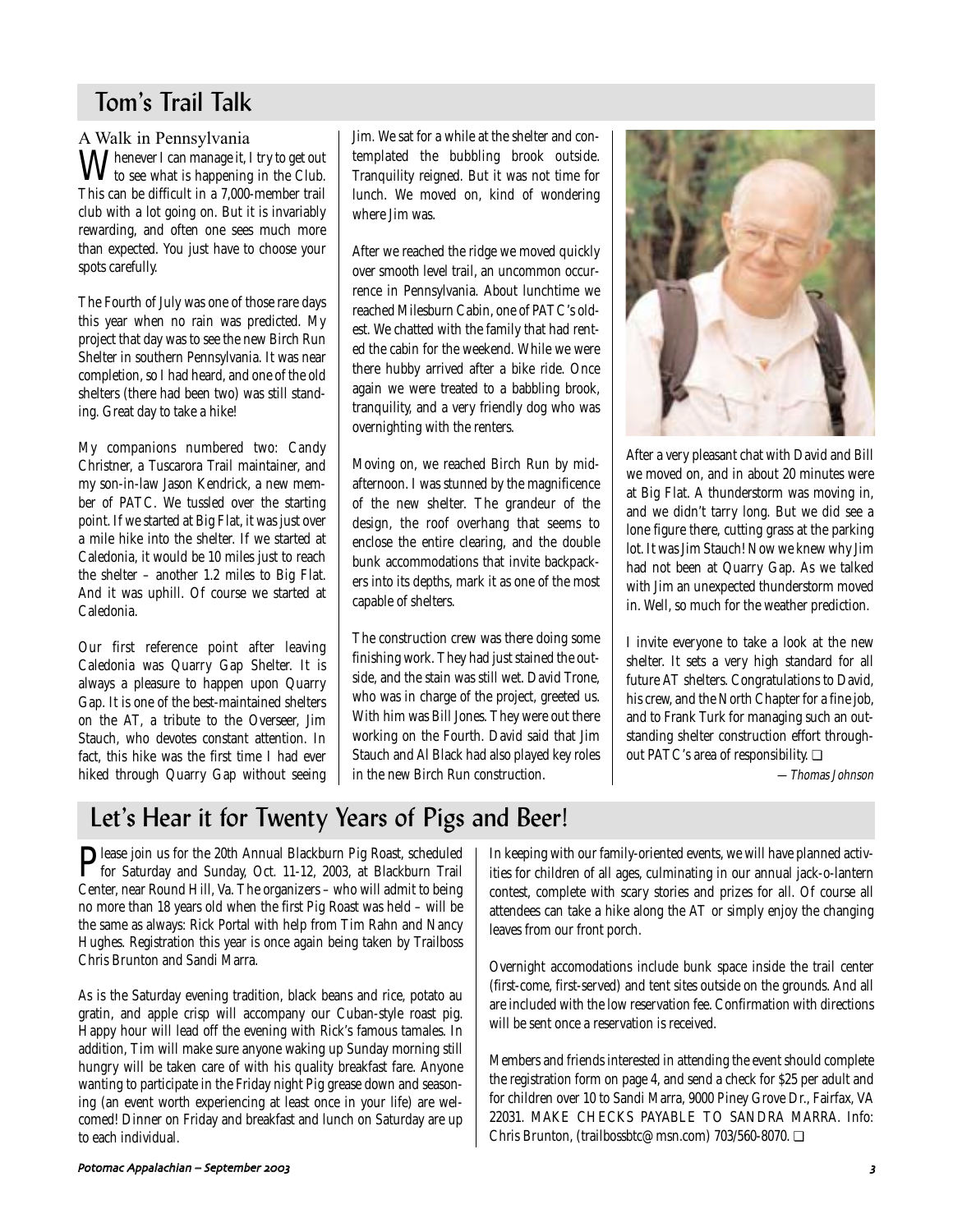### Birch Run, from page 1

finally Dave became enamored of the "Nantahala Shelter" of the Nantahala Hiking Club (see www.maconweb.com/ nhc). The pictures of the Wesser Bald Shelter (a "Nantahala Shelter") were especially inspiring, and it was decided to copy the concept of sleeping area and eating areas that are separate but under one roof.

In May of 2002 the paperwork began, and Dave developed a working plan in consultation with Bill Jones (Overseer of Toms Run Shelters) and Jim Stauch (Overseer of Quarry Gap Shelter). Bill Jones contacted Karen Lutz (ATC Mid-Atlantic rep) and the folks at Michaux Forestry Headquarters, Mike Kusko and Gary Zimmerman. Karen Lutz explained the procedure we should follow under the guidelines of the ATC, PATC, and the DCNR. Pete Brown, PATC North District Manager, also lent crucial guidance. Neal Mishler, Forester at Michaux State Forest, reserved the right to review the plans and to be able to suggest changes and was eager to schedule an on-site visit.

The project suffered a setback in early June of 2002 when Bill Jones was struck by a heart attack, but there's no keeping a salty old Master Chief down, and one almost imagines him straining for his power tools from his bed. Bill recovered with astonishing speed, however, and the shelter plans came together almost as quickly over the course of the summer of 2002. In the first weeks of June, Frank Turk's response to the

initial design was enthusiastic, and Dave, Jim, Pete Brown, and Gary Zimmerman met at the shelter site to discuss plans and logistics. Meanwhile, Karen Lutz and Morgan Sommerville (ATC Southern AT rep) agreed to have the Nantahala plans sent to Dave for no charge. In July Dave, Jim, and Bill sketched up plans and developed a materials list; the main structural items were to be 44 15-foot milled logs from Kuhns Brothers, and it should be noted that Edie Seaton, our Kuhns representative, was a gem throughout the process.

### Accessing the Site

In early September it was determined that it would be better to come in to Birch Run from the powerline access road (Fegley Road) rather than from Big Flat, because of the shorter distance, the width of the AT along this stretch, and the lack of private property concerns. Jim, Bill, Mike Kusko, and Neal Mishler then walked the AT from Fegley Road to the shelter site. Mike and Neal voiced some concerns but approved the route, and Jim and Bill then went to Boiling Springs and received Karen Lutz's verbal approval. The completed project plan was then sent to Frank Turk, and in December the PATC Council approved the new shelter and included \$6,000 for the construction thereof in its 2003 budget. Soon thereafter Dave gleefully ordered the logs from Kuhns Brothers and began to look forward to spring as though Santa himself were to deliver them.

We could have used Santa's sleigh last winter up at Birch Run, of course. A couple of February work trips planned to clear trees for truck access to the worksite had to be postponed, and Jim took advantage of inclement weather to drop by a local Kuhns Brothers construction site to gather building ideas. Eventually we managed to widen the trail for access, and on the first Saturday in April, construction began in earnest. El Presidente Pete Brown himself dropped the large tree at the back of our building site, and we all lived to report his feats of logging magic (whew!). We also dug 12 pits for sonotubes for the concrete substructure of the shelter and finished preparing the trail to become a highway. This was also the day that Al Black (master carpenter extraordinaire) stepped up to the fore and began being revered by the rest of the worker bees as nothing short of a god in a toolbelt; Al is now the Overseer of Antietam Shelter, and what a lucky break for Antietam!

Jim, Bill, Dave, Frank, and Henry Horn met the next week to go over the materials, and it was determined that a few more logs would make for a snugger shelter. Through the good offices of our guardian angel Edie, however, all was well, and Kuhns generously donated 10 additional logs plus delivery at a nominal fee. The first Saturday in May was dedicated to pouring concrete, which Lowe's delivered complete with sonotubes and rebar; all went well, if you discount a little hole stretching in a few places.

### See Birch Run, page 6

## Make Plans Now for the Twentieth Annual Blackburn Pig Roast

|                                                                                                            |                                 | Blackburn Pig Roast - Saturday and Sunday, October 11/12, 2003 |  |  |
|------------------------------------------------------------------------------------------------------------|---------------------------------|----------------------------------------------------------------|--|--|
| Name:                                                                                                      |                                 |                                                                |  |  |
| Address:                                                                                                   |                                 |                                                                |  |  |
|                                                                                                            | Phone: $(\text{day})$ (evening) | Number of reservations: (a) \$25.00 each                       |  |  |
| Total enclosed:                                                                                            |                                 |                                                                |  |  |
| I will also be bringing ________# children aged 10 and under (for whom there is no charge)                 |                                 |                                                                |  |  |
| Include a \$25.00 payment per person for each reservation with checks payable to Sandra Marra and mail to: |                                 |                                                                |  |  |
| Sandra Marra, 9000 Piney Grove Drive, Fairflax, VA 22031.                                                  |                                 |                                                                |  |  |
| <b>IMPORTANT:</b> Please be sure to make your check payable to Sandra Marra.                               |                                 |                                                                |  |  |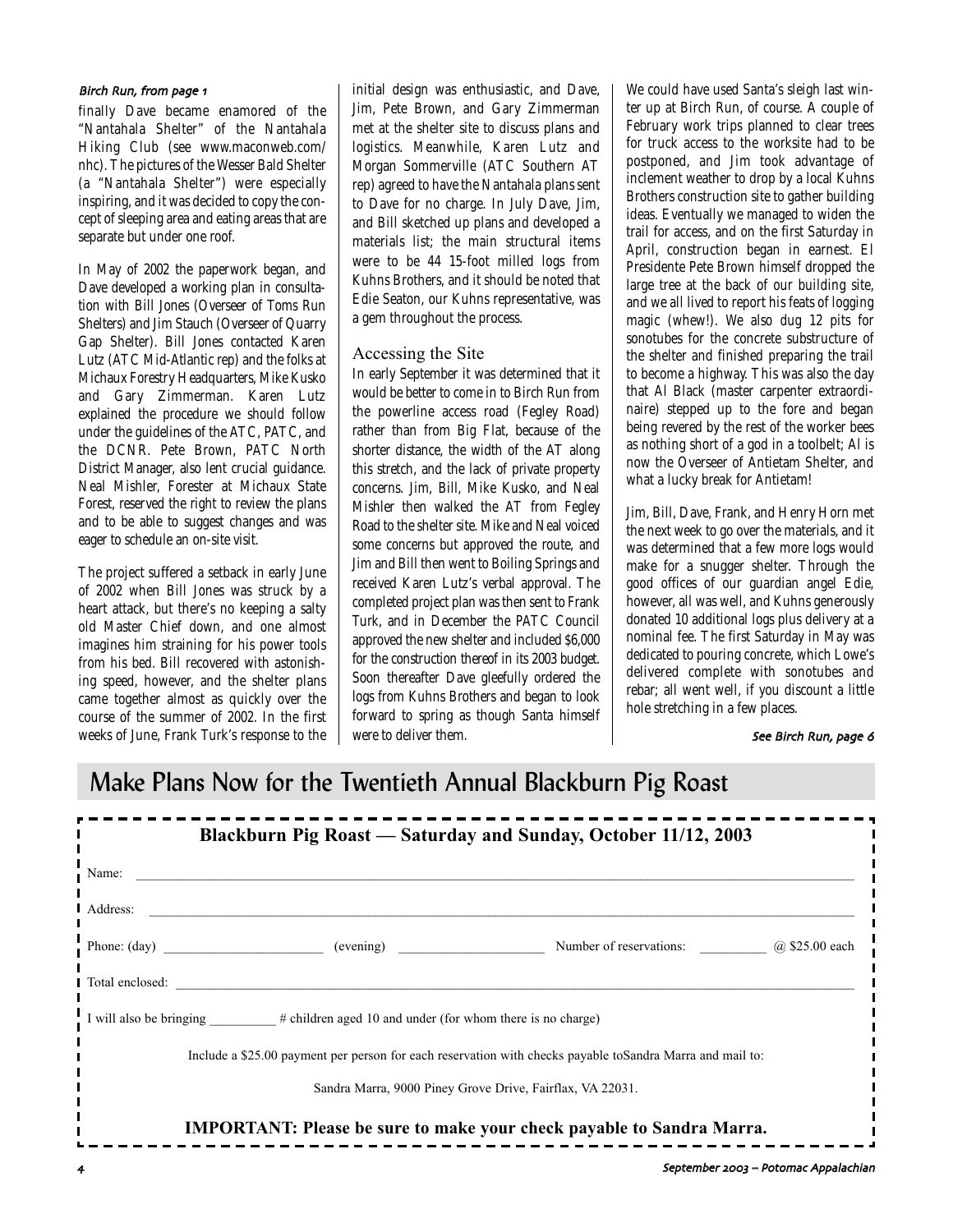## Food and Fun Help PATC Protect the Trail

If someone asks you for a good reason to<br>attend the next PATC New Members **T**f someone asks you for a good reason to Barbeque, give them more than one, give them a thousand. As in \$1,000. That is how much this year's celebration of food, fun, and the Appalachian Trail returned to the Club's coffers.

Held July 12 and 13, on a rare, almost totally rain-free weekend at Blackburn Trail Center, the 2003 Club cookout was a gathering of four generations of hikers and trail maintainers. The almost 100 attendees comprised a mix of young and old, hikers and trail maintainers, long-time Club members and nonmembers who attended to see what PATC might be about.

According to event organizer Caren Rothstein-Robinson, the event had two purposes, both of which were met.

"We hold the barbeque to raise money for the Club," she said, "especially for the Conservation Fund. We also do it to draw new members because the new blood helps keep the energy level of the Club high."

### AMeal to Savor

The star attraction that brought in the people and their checkbooks was Dean Caraway's Texas-style barbeque brisket, slow-roasted over hardwood from the center's woodshed. It was accompanied by grilled chicken, baked beans, potato salad, green-leaf salad, and assorted snacks prepared by co-grill master Blaine Robinson and volunteer cooks Karen Caraway, Dave and Sanda Howland, Becky and Earle Hunter, and Sandi Marra.

Providing a nice close to the meal was a dessert contest entered by 13 talented attendees who competed for fame, glory, and three cooking-related prizes. According to Rothstein-Robinson, "the dessert contest was a nice touch that added an extra 'home' feeling to the festivities."

She said the donated desserts also boosted the Club's profit margin by reducing overall food costs. Other key donations that helped boost the event proceeds were kegs of Wild Goose Pale Ale and Amber Lager from Frederick Brewing Co. and three cases each of Dominion Brewing Co.'s special root beer and ginger ale. A boxful of trail equipment



PATC's next generation of volunteers relaxes in Blackburn Trail Center's main room after a hard day of food and play

(highlighted by two water-resistant anoraks from Campmor and a \$30 gift certificate from L.L. Bean) provided the prizes for the ever-popular "50-50" raffle.

### Hikes and Games

As befits a trail organization, a variety of hikes of varied length, difficulty, and pace were offered. Because of the annual barbeque's increasing family focus, this year's get-together gave the more than one dozen kids who attended games on the front lawn, arts and crafts for fun, and also a scavenger hunt throughout the Trail Center grounds.

The scavenger hunt, which first appeared on the event a couple of years ago, provided the inspiration for a note of poignancy. Longtime Club member Bob King raised an extra donation specifically ear-marked for the Trails Lands Fund by auctioning off selected rare coins from his personal collection.

A Club member since 1954, Mr. King read about a previous barbeque scavenger hunt in the *PA* newsletter and started to think of ways he could help secure the environment for the AT and other trails he had spent his youth maintaining. The idea he hit upon meant parting with more than a dozen of his favorite coins – including three (a Mercury dime, a Standing Liberty quarter, and a Walking Liberty half-dollar) from 1927 when PATC was founded.

"It never ceases to amaze me the creativity that people show in bringing entertainment and activities to the Club and this event," said Rothstein-Robinson.

In the end this creativity, combined with the willingness of new and long-time Club members to donate for the trail while enjoying good company in the great outdoors, resulted in \$963.38 being raised for the Club from the fun and frolic. A last-minute donation from "Trail Boss" Chris Brunton permitted event treasurer Lisa Still to present the Club with a check for an even \$1,000. With this came the additional funds personally raised by Bob King with his silent auction.

According to the barbeque organizers, this year's donation to PATC was the largest yet from this popular annual event. But perhaps, even more important, was the opportunity the barbeque gave to spend a beautiful weekend on the trail with some pleasantly surprised thru-hikers and dozens of men and women who form the often-unseen community that makes the trail possible. ❏

—George Still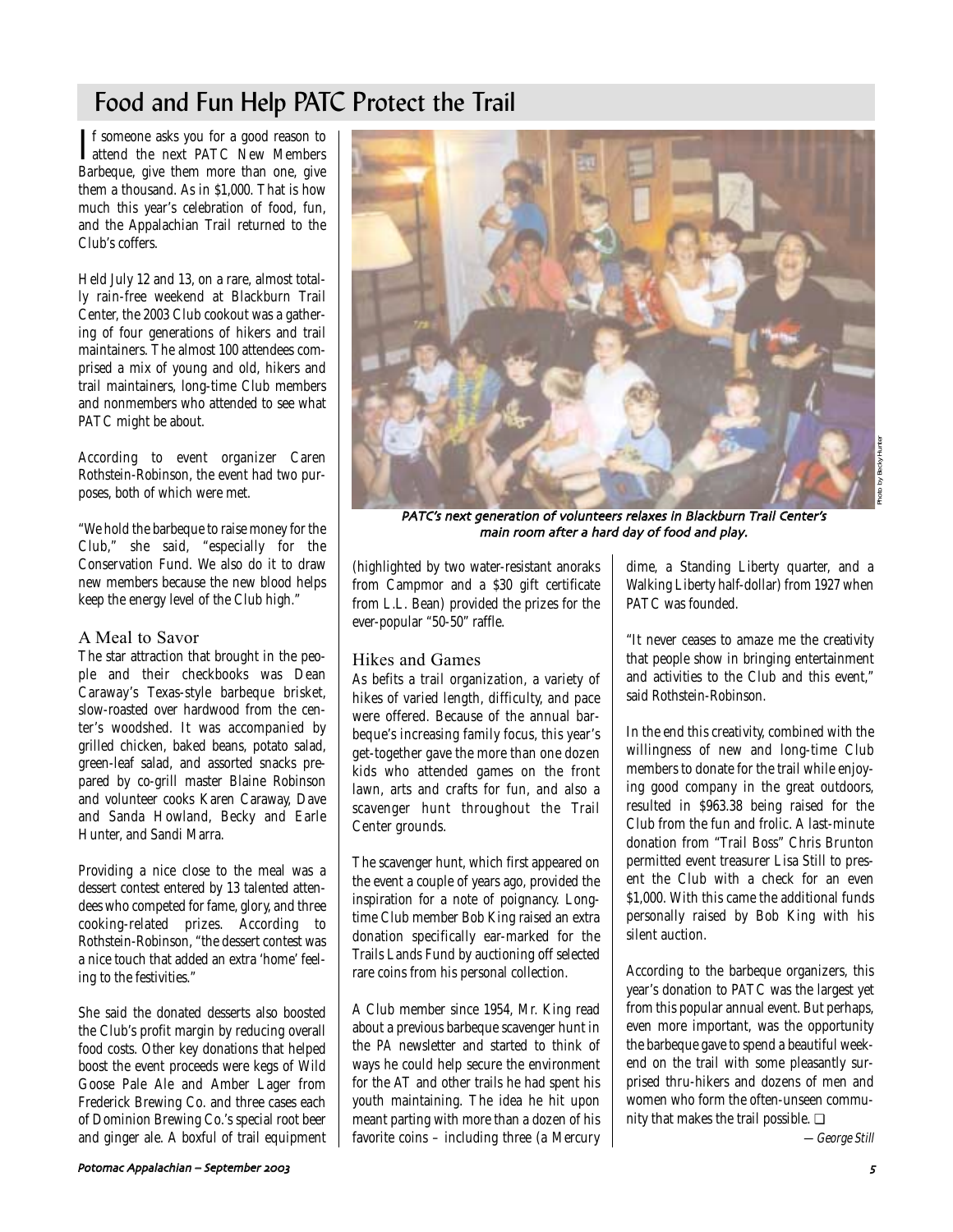## Book Review: Time For Everything

*Time for Everything: A Six-Year Adventure on the Appalachian Trail*, by George Meek, Potomac Appalachian Trail Club, 2003, 148pp, 8 appendices, index.

Meek, a life member of PATC, was a sec-tion hiker, doing the AT in varying lengths over six years. For two years, he did several small mileages in fairly local areas plus one long section of 115 miles from Katahdin to Monson. The rest of the time was further distances from the D.C. area, so each segment took in greater mileage.

In one appendix, George provides a sample hike plan that would be most helpful to prospective thru-hikers. From his plan, he knows ahead of time his elevation gain and descent each day, which prepared him psy-

chologically for the day ahead. The equipment list, including weights, covers everything you will need.

Meek starts the book at the finish line and the excitement of that event, which was in Front Royal. His trail name was Poet, and he includes several of his poems; he wrote a very nice verse on the completion of his hike. The book's format is based on the biblical passage of "a time to sow and a time to reap," and the chapters follow this framework. George reflects on his challenges, training, eating, people, trail magic, and bears, to name a few. There are lots of tidbits of information that will make any hiker's journey easier and more pleasant. This book is available in PATC's store. ❏

—Carol Niedzialek

# *Book Signing Come Celebrate!*

You are cordially invited to celebrate the release of PATC's newest book: *Time for Everything: A Six-Year Adventure on the Appalachian Trail"*

Former PATC Recording Secretary George Meek's book presents a special view of the AT experience from a sectionhiker perspective.

Meet the author, ask him about section hiking, and pick up a personally autographed copy (\$7.20 for Club members, \$9.00 for nonmembers). Cookies, brownies, and punch will be available.

> *Date: Wednesday, Sept. 10 Time: 7:30-9:00 p.m. Place: Club Headquarters (118 Park St. S.E., Vienna, Va.)*

### Birch Run, from page 4

#### Workers Get Going

Adams County Nursery took delivery of the logs from Kuhns early in the month and stored them until Memorial Day weekend, when the real festivities began! After a Friday evening drop-off at the Fegley Road intersection by ACN, Dave and Al took loads of logs through the gathering gloom and mist back to the worksite, balanced precariously in the beds of their pickups. All was uneventful until the "One Last Load" gods cursed our happy band with a flat tire as the darkness and rain gathered strength. All was not lost, however, and Al was once again the man of the hour, singin' in the rain like Gene Kelley while changing a tire in record time!

It took eight working days from that rainy night on Memorial Day weekend for the shelter to become fully functional. "I've got some tools," cried Al; "I've got a generator," sang Bill. "Let's put up a shelter!" chimed in Dave and Jim. The crew worked very well together, and our few minor injuries quickly healed. Sure, Bill suffered some minor lacerations and bruises when Al fell on him, but if a heart attack couldn't kill him, Al certainly couldn't! And what's a rafter dropped on Chris' head? It's not like he uses it! All in all we were a very lucky, jolly band, and great fun (and quite an education under the tutelage of Al) was had by all.

Kuhns Brothers donated another five logs to plug up an unintended skylight, and Chris Fee and Brad Black took an early morning drive up the Susquehanna to take advantage of the great generosity provided by Kuhns (15 our of 59 logs were free!). Thanks are due to Kuhns and Edie, of course, and also to Donald B. Smith Roofing, whom Al convinced to donate the sheeting for the shelter roof. Bill also worked overtime coating the top and bottom of the flooring prior to installation, and boy, does that floor shine! Special thanks to Santa and his little helpers: Al, Jim, and Bill, as well as to all of the elves from the North Chapter who made this shelter the showpiece that it is: Al Black, Barb Black, Brad Black, Chris Fee, Jim Stauch, Pete Brown, Dave Trone, Sam

Trone, Abbie Trone, Jay & Katie Sexton, Bill & Carol Jones, Ron Burge, Pat Wolf, Neal Watson, Eric Haller, Chris Baugher, T.C. Senseney, and other names that I may have missed.

Thanks also to Frank Turk for support throughout the project, and to Tom Johnson, who visited the shelter on the 4th of July and was generous in his praise of the design and construction. The next day the last of the old shelter was removed, and the repair of the erosion that was the result of torrential rains combined with 4x4 trucks has already begun by many willing hands from the North Chapter. This work will go on for the next few months, but already the trail is much better, and the shelter is a thing of beauty. Thanks to all who turned a dream into reality! ❏

—Chris Fee, Co-Overseer and Henchman

The shelter dedication is scheduled for 09/13/2003; all are invited, especially the North Chapter members who assisted in the project. For information on the dedication, please contact David Trone at tronefam@blazenet.net

# Attention Raven Rocks Hikers:

We have received complaints about hikers parking illegally on Raven Rocks Road (VA601). The road parallels the AT north of Snickers Gap, and there is access to the AT at the MCI Tower Road. However, as shown on the current PATC Map 7, there is no parking allowed on the road and hikes must run all the way to Snickers Gap. Please – make your plans accordingly!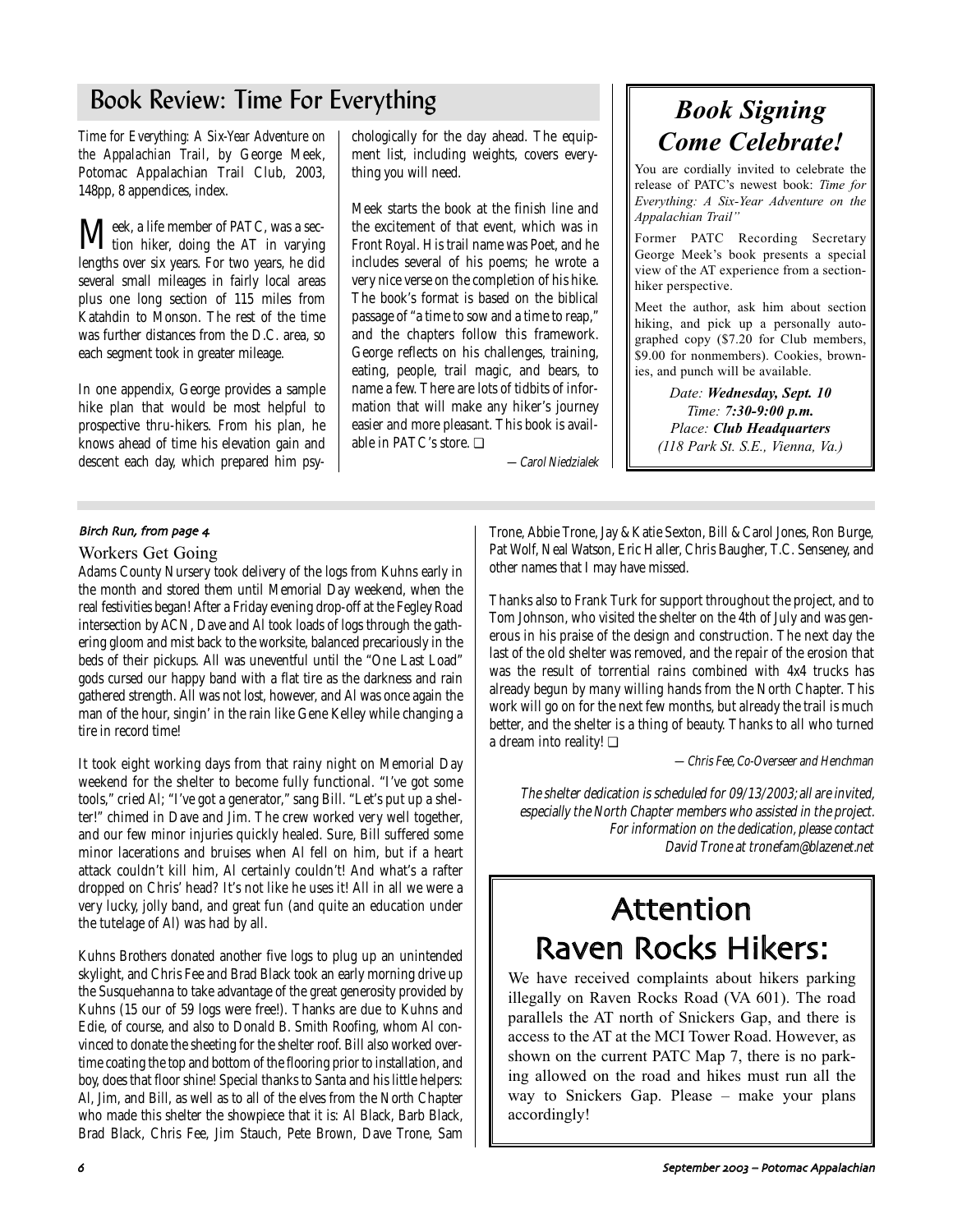## Bob Pickett's Appalachian Nature: Sails, Slugs, Fungi Appreciate Wet Weather

It's been a wetter-than-average season. We<br>were certainly due. The rainfall that we've  $\mathbf{T}$ t's been a wetter-than-average season. We had this season has many implications. Of course, the herbaceous growth is going bananas; just ask any trail Overseer. It has also certainly increased the seasonal pop-

ulation of fungi, for better or worse. The good news is that the rain sup- $\ell$ ported the growth of the fungus  $\sqrt{\frac{1}{2}}$ *Entomophaga maimaiga*, intentionally introduced to feed on the unin-

tentionally introduced gypsy moth larva, or caterpillar. The bad news is the flowering dogwood is really taking a beating. In fact, the fungus that affects this tree is still flourishing. (At least it has minimal impact on the alternate leaf dogwood, our other native arboreal dogwood, and no impact on the six or so native dogwood shrubs.) You can also presume our native American chestnut, beech, and butternuts have suffered at the hands of their host-specific fungi.

The cooler, wetter season has also slowed the impact of the hemlock woolly adelgid, not that the hemlocks can last much longer in this region anyway. Maybe the release of the Japanese ladybird beetle *(Psuedoscymnus tsugae)* will slow the spread of the adelgid to our north and west. Wouldn't it be nice to imagine this coccinellid beetle actually controlling the adelgids? Time will tell. But at \$2 per ladybird beetle, it doesn't seem likely.

### Slugs, Snails Happy

Another implication of the rain is the proliferation of slugs and snails. You may have noticed the damage in your home gardens. Those holes in the middle of the leaves of hosta, violets, and impatiens are likely the results of slugs (most chewing insects start on the edges of leaves). And, wouldn't you know it, most of our urban slugs were introduced.

Slugs and snails are related to clams, oysters, squid, and octopi. In the animal kingdom, slugs and snails are members of the Phylum mollusca. This Phylum is an extremely diverse group. With more than 50,000 species, the molluscs rank second only to the Phylum arthropoda in total species. While the majority of molluscs are marine, a large number of species are found in freshwater and terrestrial habitats. The molluscs include at least seven classes (you remember, Kings Play Chess On Fine Green Silk?) including the bivalvia (clams, oysters, and mollusks) and the

cephalopoda (squid and octopi). But our slug and snail friends are in the class gastropoda (snails, slugs, conchs, and a few others). Gastropods are by far the largest class, comprising more than 40,000 species, or 80 percent of the molluscs. The word is derived from the classical Greek word gastros meaning stomach, and podos meaning foot.

> The slug form has evolved a number of times among the land snails. Slugs are not snails that have crawled

out of their shells, but are the end products of a long line of evolutionary changes in which the shell was progressively reduced. While slugs do not have the protective shell, they have a pliable worm-like shape that can easily crawl into small

cracks and crevices.

## How

## Gastropoda Cope

Slugs and snails are nocturnal. During the day they seek shelter beneath pieces of wood, plants, rocks, decaying logs, and soil duff, trying to find protective moist sites. They are extremely susceptible to drying out. Native slugs stay in the forests, where they feed on decaying wood and leaves and fungal hyphae. The great majority of land snails are herbivorous, feeding on decaying leaves and wood and fungal hyphae. However, there are a few carnivorous species that feed on other land snails, including one common throughout the Eastern United States. Depending on the species, slugs can live one to six years. Snails can live from two to 20 years.

One adaptation enabling land snails and

slugs to survive on land is their ability to produce plenty of slimy mucus. Mucus prevents moisture in the animals' bodies from being soaked up by the dry terrain being traveled across. Also, it protects the animal's fleshy

underparts from sharp objects. Snails and slugs can actually glide across the sharpest razor blade without cutting themselves. They can also produce a heavy viscous mucus from their body for self-defense.

When dry weather comes, snails and slugs bury themselves in the soil or find some other well-protected spot. Snails plug up their shell holes with mucus that hardens, and slugs secrete a sort of mucous cocoon for themselves. Then through the dry spell the animals remain in a state of suspended animation, or aestivation. Like hibernation, their body processes slow to a point almost like death. However, there's enough life for them to become active again once enough rain comes to dissolve the mucus and soak into their bodies.

## Snail Sex

Most land snails and slugs are hermaphroditic, possessing both male and female parts. In some species, an individual may behave as male for a while, then as a female. When snails mate, two individuals pull up next to one another, arrange themselves so that the male part of one is opposite the female part of the other, and then each ejects male sperm

into the female opening of the other. In the case of slugs, a slow-speed chase in the bushes ends with the two suscase of slugs, a slow-speed chase in the bushes ends with the two suspended by a mucuos  $\Rightarrow$  rope, hanging in mid-

air, alone in their own little world of ecstasy. The literature suggests that self-pollination does occur in both the snails and slugs, but it's not common.

Speaking of snail sex, would you believe a third of the species shoot darts into each other's female reproductive parts? Or at least, they try to. With good reason, copulating snails commonly are seen jostling, in an attempt to hit but not be hit by these love darts. These darts are the equivalent of being stabbed with a hypodermic needle! The benefit to the shooter is that the darts contain mucus that temporarily contracts a part of the female reproductive system in a way that

allows a greater number of sperm to reach her storage area and survive. Researchers have found that about one-third of all love darts either fail to penetrate the skin or they miss the target completely.

There's one more thing that I have to mention about a slug's mucus. Apparently, the slime is a natural anesthetic. If you lick a slug, your tongue will go numb. In fact, some Native Americans used to put slugs in their mouths when they had a tooth ache and let it crawl around. I guess I'll have to try that some day. Boy, that'll be a special moment. ❏

—Bob Pickett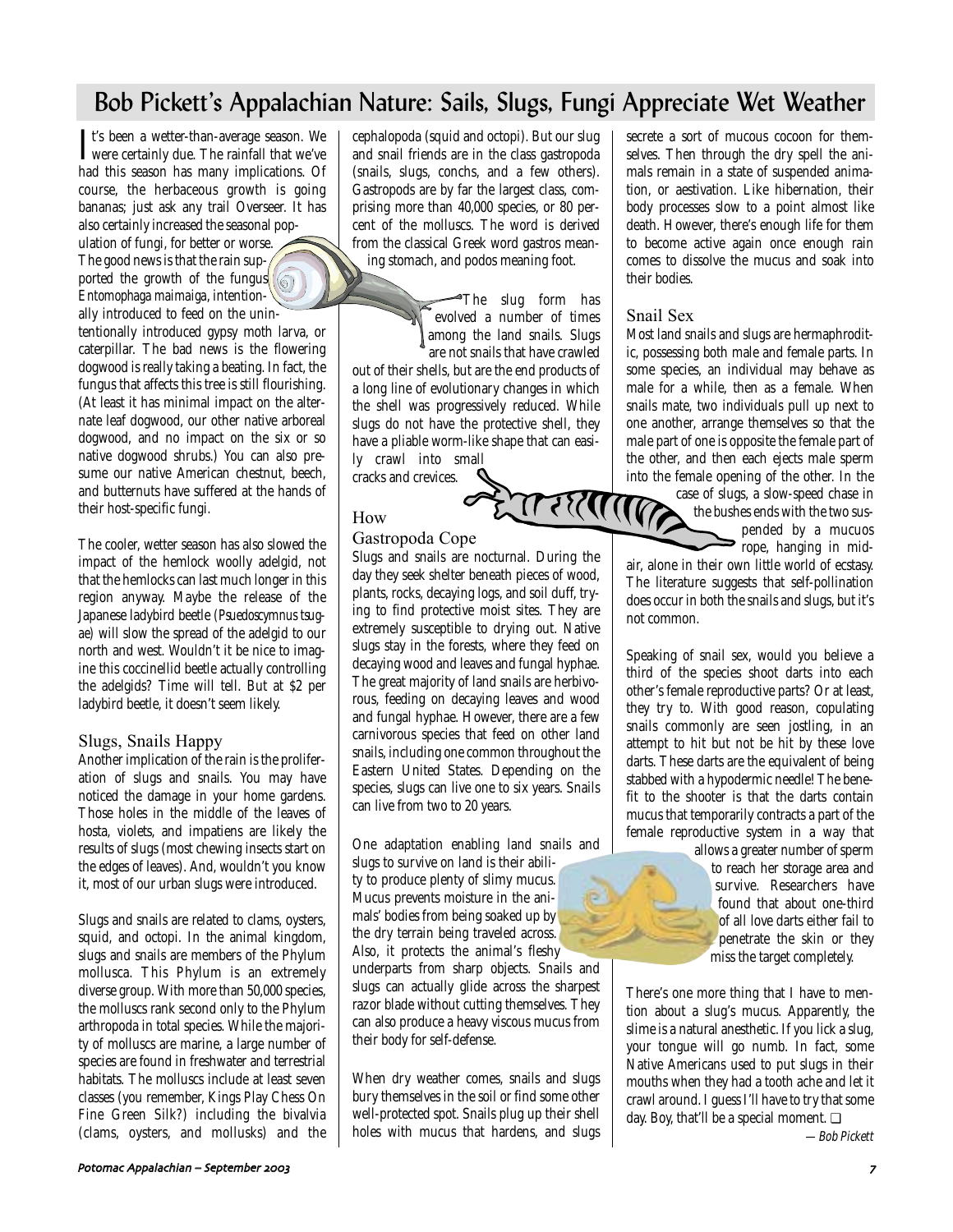## 16th Annual SNP North District Overseers' Workshop

Sept. 13-14, Pinnacles Research Station

PATC and the Trails staff of SNP will once again host this annual workshop, which is designed to teach new trail Overseers the basic skills of trail maintenance and trail repair, and to give experienced Overseers the opportunity to pick up a few more tricks by working with Park Personnel on major projects. We will keep our base of operations this year at the Pinnacles Research Station in the Central District of the Park (near Thornton Gap).

The workshop will begin at 9:00 a.m. on Saturday morning and end on Sunday after lunch. All meals will be provided for a \$20 registration fee (Saturday dinner, Sunday breakfast, and lunches for both days). Camping facilities are provided at the Research Station with a large clearing for tent camping. You may arrive Friday evening or Saturday morning. Instruction will be provided by SNP trail professionals and PATC Crew Leaders. The sessions typically include basic skills of trail maintenance, rock work, wilderness trail skills, and advanced projects. Power tools may be discussed if there is an interest, but chainsaw instruction will not be provided at this workshop.

Please make reservations early since the workshop is limited to 25 participants, and always fills up early. Contact George Walters at gjwalters@starpower.net, or 410/426-2724 for registration materials. Hope to see you there! ❏

### Council, from page 2

Pam Underhill summarized that the issue illustrates the challenges of partnerships. She stated the partners involved would need to continue to work together to make progress and satisfy everyone's needs. Tom Johnson presented the ATPO guests with PATC pens, concluding the presentation.

### Finance

Treasurer Gerhard Salinger distributed the monthly budget report for April 2003. He noted that 95 percent of the shelter maintenance budget had already been spent. Council approved a motion requesting funds from the Endowment to replenish the unrestricted accounts of the Shelters/Cabins/Cabin Land Fund, the Trails Land Fund, and the Headquarters Fund. The allocation will be distributed to the three funds, as listed above, in a 40, 40, 20 percent split.

## Trails and Lands

Supervisor of Trails Liles Creighton announced a vacancy for the District Manager position for SNP Central District side trails. Tom Lupp distributed updates to the AT Local Management Plan, reviewing some of the changes, notably the approval of covered cooking spaces at shelters. Two copies of the complete 230-page management plan are available for review at Headquarters. Tom also reported that the worm fence at Turners Gap had been installed last month. For assistance with this project, he thanked Charlie Graf from PATC, Bob Gray from the ATPO, and the C&O Canal for storing and delivering the materials, and he noted a Harpers Ferry NPS Ranger was present as well. The next step, he announced, is to build a handicapaccessible path to the chapel.

## Facilities

Council approved a motion allocating funds from the unrestricted Shelters/ Cabins/Cabins Land Fund to paint Highacre and install new gutters. Mel Merritt reported Cliff 's House renovation is on schedule. He informed Council that the cabin on the Johnson tract could be brought into the rental system quickly. It will be converted from two bunks to four, and a cook shed may be added to the side porch.

## Other Business

*Blackburn Center:* Chris Brunton notified Council that a Loudoun County Sheriff had removed a hiker from the AT for reported thefts.

*Northern Shenandoah Chapter:* Lee Sheaffer distributed copies of the chapter's newsletter. He reported from a successful hike for Congressional staffers to Bears Den; 30 people were on the hike.

*Conservation Committee:* Jeff Pearcy announced the first work trip for ecological

Potomac Appalachian Trail Club Trail Patrol presents

# BACKPACKING 202

How to Plan and Enjoy a Backcountry Outing An Intermediate Course Focused On Planning Small-Group Trips

Working in groups of eight or less, participants have the opportunity to expand or renew their skills by planning and executing a three-day group backpacking trip. The course covers equipment selection and use, route planning, food planning, safety and comfort in challenging conditions, and Leave No Trace (LNT) principles. Experienced instructors facilitate group planning sessions and accompany the weekend trip.

**GROUP PLANNING SESSIONS:** Three Thursday nights, 7:30-9:30: Sep 25, Oct. 2, and Oct. 9, PATC Headquarters, 118 Park Street, SE, Vienna, Virginia

**WEEKEND OUTING – LOCATION TO BE DETERMINED**

Three days, two nights: Columbus Day weekend, Oct. 11 - 13

**FEE:** \$40.00 for PATC Members; \$55.00 for non-members

**PRE-REGISTRATION IS REQUIRED.** Applicants must know the basics and have some backpacking experience. To receive a registration form and for all other information, call or e-mail Alex Lampros: 703/719-7846 evenings 7:30-9:30, weekends until 9:30; E-mail: a.lampros@att.net (Between Aug. 23 and Sept. 6, contact John Browne 703/425-5645; jbrowne11@cox.net) Visit PATC Trail Patrol's website: trailpatrol.patc.net **□** 

> inventory was scheduled for mid-August; the tract was yet to be determined. He is currently reviewing the issue of the Western Maryland Railroad right-of-way, owned by the C&O Canal, as a proposed railtrail.

> *Maryland AT Management Committee:* Charlie Graf announced the Annapolis Rocks dedication on June 30 was a success. Thirty-five people, including ATPO representatives Pam Underhill and Bob Gray, as well as AP reporters, attended the ceremony. At the dedication, Charlie awarded commendations to volunteers Jack Thomas and John Akerly, who made outstanding contributions to the project. Charlie also reported progress from cabin work at Tulip Tree and John's Rest. He noted work at Eaton Cabin was delayed by weather. The contractor for Eaton Cabin first has to finish a rock wall; volunteers will then be needed to proceed with the project. Charlie reported on a recent tour of Rosser Lamb Cabin, which looks good.

> The July Council meeting was attended by six Club officers, seven committee Chairs, two chapter representatives, two section representatives, one staff member, and the following guests: Sandi Marra, Mid-Atlantic representative for the ATC Board of Managers, and from the Appalachian Trail Park Office – Superintendent Pam Underhill and Chief Ranger Bob Gray. ❏

—Secretary Georgeann Smale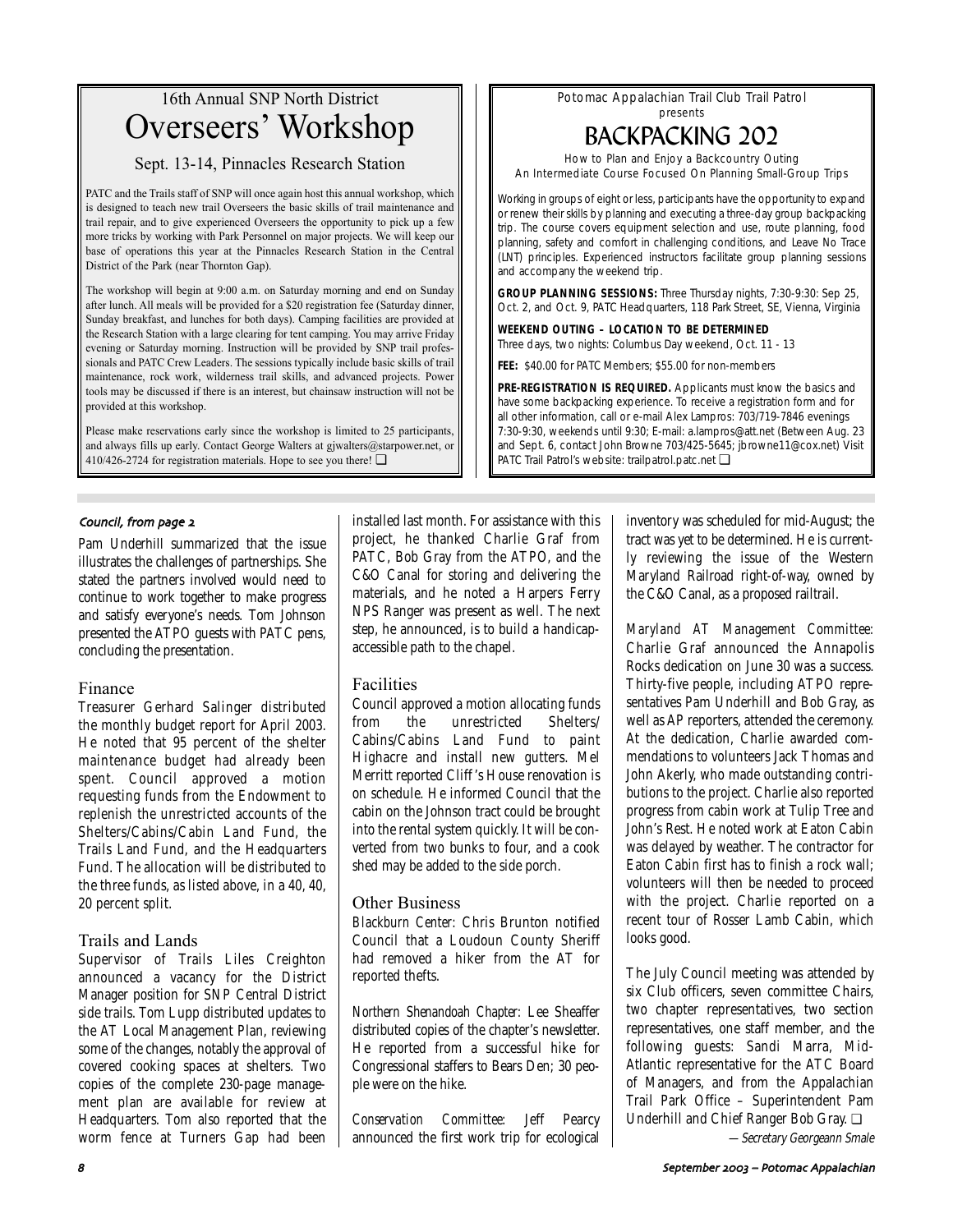

*Hikers Notebook* **Common Name:** Fly Poison **Scientific Name:** Amianthium muscaetoxicum **Family:** Lily Liliaceae

The tall stalks of the Fly Poison plant are very commons along the trails of Virginia in June and July, particularly at elevations of about 1,000 to 2,000 feet. The plant is characterized by small white flowers that are initially white, but then turn to green and eventually purple as they age.

**Potpourri:** The name fly poison is not a coincidence. The entire plant, but most especially the bulbs, contain a poisonous alkaloid. In colonial times, the alkaloid poisons from the plant were ground into a paste and mixed with sugar to kill flies. As with many modern chemical pesticides, the sugar would attract the fly that would then be poisoned by the plant derivative. And hence the name.

The lily family is a large group that generally consist of three petals, three sepals (the leaves at the base of the flower), six stamens (the pollen-bearing male part of the flower) and a long pistil (the eggbearing female part of the flower).

As with most plants of the lily family, the Fly Poison is a perennial that survives the winter as a bulb. ❏ —William Needham Tails from the Woods by George Walters

"OK !... THEYRE LOCKING UP THE CABIN AND GOING ON A DAY HIKE! YOU KNOW THE PLAN! LET'S MOBILIZE!"



## **Pedlar District Hiking Guide Revised, Map Set Available**

The newest edition of the Hiking Guide to the Pedlar District is now available. Because of increased printing costs the new guide is priced at \$7.20 for members, and \$9.00 for non-members. We would also like to announce the creation of the Pedlar Guide set, which includes Maps 12 and 13. The price for the guide set is \$14.40 for members and \$18.00 for non-members. When you purchase the set you receive a larger discount compared than when purchased separately. Please feel free to call your order in today to our Headquarters at 703/242-0693.

# Calling All Insurance Professionals

When you joined PATC, you probably didn't realize that your expertise could be used for anything but digging out waterbars. However, one of the Club's major expenses is its insurance policy, and this year will see some major changes. We need your expertise to advise us on the best course to take. Please respond to the Club President, Tom Johnson, at johnts3@juno.com, or call the Club at 703/242-0693 and leave a voice mail message on extension 40.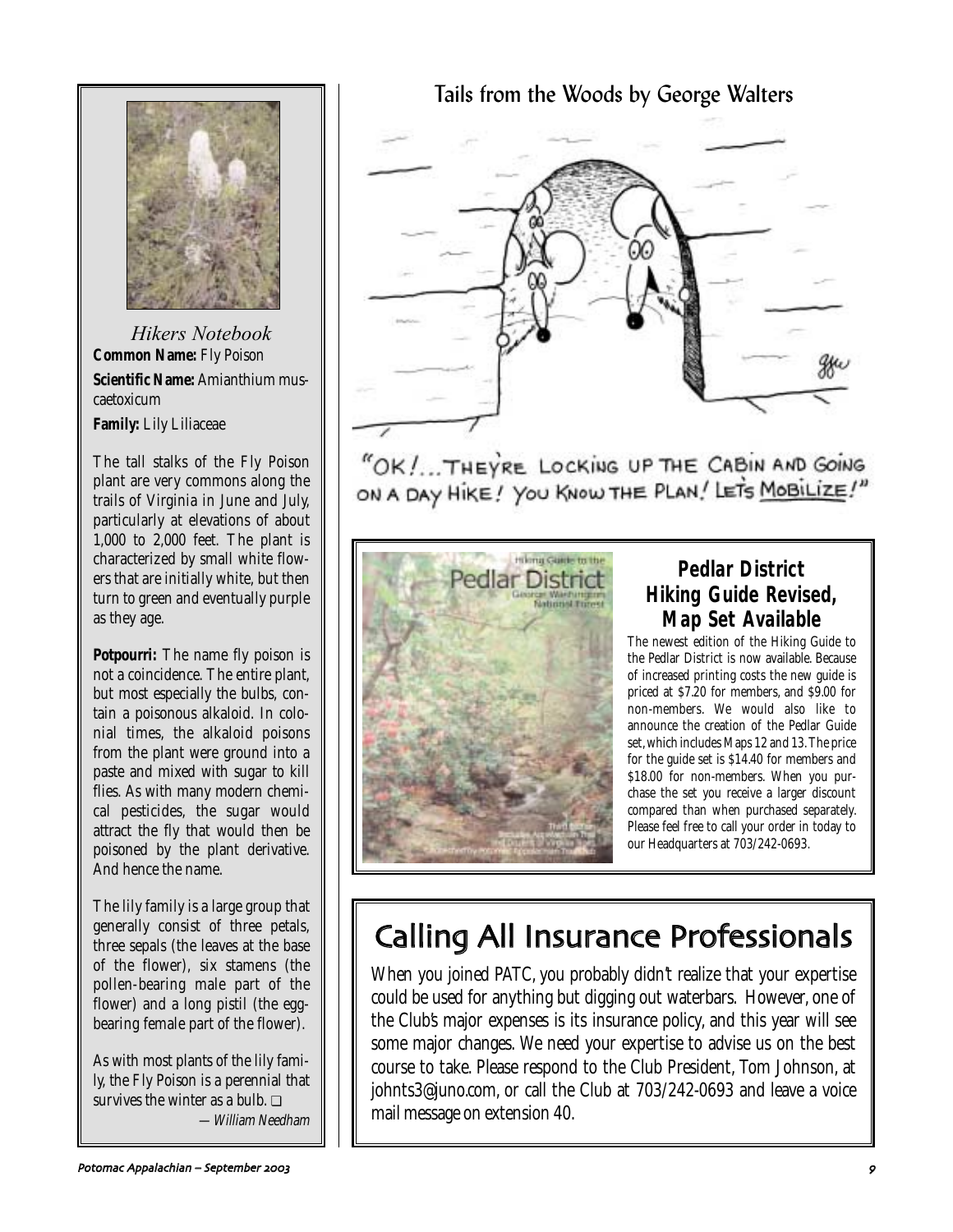#### Charlottesville Chapter

The Charlottesville Chapter hikes every Saturday; summer, winter, and in between. Hikes are usually 8 to 10 miles. We usually maintain trails on the last Saturday of the month. Meet at Sprint parking lot, 2307 Hydraulic Road, at 9 a.m., with food and water for the day. The majority of hikes are in the southern and central districts of Shenandoah National Park, with some in the north district and in George Washington National Forest. Our Chapter hikes are posted at www.patc.net/chapters/ char/hikes.html. INFO: Jere Bidwell 434/295-2143 or John Shannon 434/293-2953.

#### North Chapter

The North Chapter of PATC conducts monthly trail work trips on the Maryland and Pennsylvania sections of the AT and on the Pennsylvania sections of the Tuscarora Trail. We also lead hikes on these and other trails. Maryland AT work trips are generally held on the first and third Saturdays – contact Mark Mitchell (mdtrail@yahoo.com) 301/461-7048 for information. Pennsylvania work trips are generally held on the AT on the first Saturday and on the Tuscarora on the third Saturday – contact Pete Brown (peter.brown4@worldnet.att.net) 410/343-1140. Pennsylvania AT work trips also include an optional Saturday night stay at the Gypsy Spring cabin. For information on upcoming hikes, contact Chris Firme (bncfirme@innernet.net) 717/794-2855. For general chapter information, contact chapter president Pete Brown or visit the North Chapter home page: www.patc.net/chapters/north/.

#### Northern Shenandoah Valley Chapter

The Northern Shenandoah Valley Chapter sponsors hikes in national and state parks and forests in the Shenandoah Valley vicinity, open to the public, on a monthly basis except during the winter. Hikes are posted in the Forecast. Other activities are in the NSV Chapter Newsletter. For further information contact Lee Sheaffer, (thumpers@visuallink.com) 540/955-0736.

### **Chapters**

### Southern Shenandoah Valley Chapter

Please refer to our Web site at www.ssvc.org or the one linked to the PATC Web site for descriptions of hikes and work trips. We usually hike in the southern and central districts of the SNP and in the GWNF. Contact the listed hike leader for information about a specific event, or contact Michael Seth 540/438-1301 for more information.

#### West Virginia Chapter

Chapter meetings at Highacre are on the second Wednesday of Feb., Apr., Jun., Aug., Oct., and Dec. See Forecast for upcoming activities. For information about the chapter or to receive the newsletter, contact Judy Smoot 540/667-2036 or e-mail wvpatc@hotmail.com.

#### Ski Touring Section

The Ski Touring Section has served since 1974 to introduce Washington area residents to crosscountry skiing and to provide cross-country skiing opportunities to experienced skiers. The Section sponsors winter weekend ski trips for all levels of skiers to nearby mountains in Maryland, West Virginia and Pennsylvania, as well as periodic social events year round. INFO: Steve Brickel 301/946-2520 or sbrickel@erols.com.

#### Mountaineering Section

We're a diverse group of local Washington, DC area climbers. Young and old, male and female, crag rat, sport climber, and alpinist, active and armchair types – we all enjoy climbing in its many varieties. We also share common interests in promoting safe climbing, conserving the outdoors, developing new climbers' skills, representing the Washington area climbing community, and having fun! We provide instruction for those wanting to learn the basics – we're not a school, but we can get you started. We go climbing, either locally or further afield, nearly every weekend. In the winter we organize trips to the Ice Festivals in the Adirondacks and the White Mountains for beginning and advanced ice

climbers. For further information contact Andy Britton, (tallandyb@aol.com) 703/622-1920, or (MackMuir@edisaurus.com).

#### PATC Hikes

PATC offers organized hikes appealing to the diverse interests of our members. There are K-9 Hikes, which invite you to bring your favorite dog; Family Hikes tailored to kids; Natural History Hikes stalking the fascinating but often elusive flora and fauna of the region; hikes featuring varying levels of difficulty with the Easy Hikers, In-Between Hikers, and Vigorous Hikers; Birding Hikes with experts to help sight and identify our avian neighbors; Historical Hikes tracking little-known structures in Shenandoah National Park; Series Hikes tracing the entire length of the Tuscarora Trail or the trails of Pennsylvania section by section; Backpacking Hikes traversing the tracts of West Virginia and Southern Virginia; hikes scheduled for weekends; ones scheduled for weekdays; Geology Hikes led by experts from the Smithsonian focused on the unique stratigraphy of our area; Mushroom Hikes with mycologists; Waterfall Hikes to beat the summer heat; and Outreach Hikes to get together with the members of area groups like the Sierra Club or the Congressional Hikers. Just to name a few. Check out the Forecast calendar and hear updates on the weekly tape (703/242-0965).

#### Other Clubs' Hikes

Capital (www.capitalhikingclub.org) and Wanderbirds hike on Sundays, traveling by bus and leaving from downtown, with suburban stops as well. Center Club, Northern Virginia Hiking Club and Sierra Club hike on both Saturdays and Sundays using carpools, which often leave from a suburban Metro stop. Schedules are available at PATC Headquarters and are published in area newspapers on Fridays. The schedule of West Virginia Highland Conservancy outings in the Monongahela National Forest and surrounding areas is on their web site at www.wvhighlands.org.

## KEY to Forecast Activities

All events are marked for easy identification. Late changes or cancellations are listed on the weekly information tape (703/242-0965), which is updated on Sunday evening for the following seven days. The Forecast can also be<br>found on PATC's Web site at PATC's www.patc.net/activities/forecast.html.

- **\*** Hiking Trips
- **\*** Backpacking Trips
- $\mathcal{R}$  Trail Work Trips
- **i** Cabin/Shelter Work Trips
- Special Events
- $\blacksquare$  Meetings
- $\vartheta$  Classes
- **EX** K9 Trail Blazers (dogs permitted)

Note to all hike leaders: Please ask nonmembers on your hike if they would like to join PATC, then get names and addresses so a Club volunteer can send them information packets. Thanks!

#### Meetings

Meetings are held at PATC HQ, 118 Park Street, S.E., Vienna, VA unless otherwise noted.

#### New Members (PATC) – First Wednesday

7:30 p.m. Curious about the Club? Want to learn more? The best way is to attend a New Members meeting (but you don't have to be new to qualify). Attend the meeting and find the mysteries of PATC revealed in full. Refreshments will be served. Directions to PATC: Take Rt. 23 into Vienna, Va. and turn east on Park St. (Rt.675) to 118 Park St. on your left. INFO: Jane Thompson 301/565-6704 x208.

#### Mountaineering Section – Second Wednesday

8:00 p.m. – We meet every month unless noted in the Forecast. INFO:<br>Mack Muir (MackMuir@edisaurus.com) Mack Muir (MackMuir@edisaurus.com) 703/960-1697 or PATC's Web site: www.patc.net/chapters/mtn\_sect.

#### Shenandoah Mountain Rescue Group

Business meeting – Last Tuesday, 7:30 p.m. INFO: Zeb Whitaker (zw@tdcarchitects.com) 703/255- 5034, then press #5.

### Meetings

#### PATC Council – Second Tuesday

7:00 p.m. sharp. The PATC Council meets every month to conduct business of the Club and once a year for a Dinner meeting. All members are welcome. Come see how we make decisions about your Club. INFO: Wilson Riley (wriley@patc.net) 703/242-0693 x11.

#### Trail Patrol – First Tuesday

7:30 p.m. Trail Patrol volunteers are PATC's goodwill trail ambassadors to the hiking public. They provide a visible, reassuring presence on the trails, educating the public on good hiking practices, minimum impact hiking, and camping ethics. Patrol members are trained in land navigation, emergency procedures, radio communications, and personal equipment. All patrol volunteers are also expected to become certified in a recognized basic first aid course. Some equipment and uniform items are provided upon completion of training. INFO: Kumait Jawdat 202/328- 8137 or see our section in PATC's Web site: www.patc.net/volunteer/trailpatrol.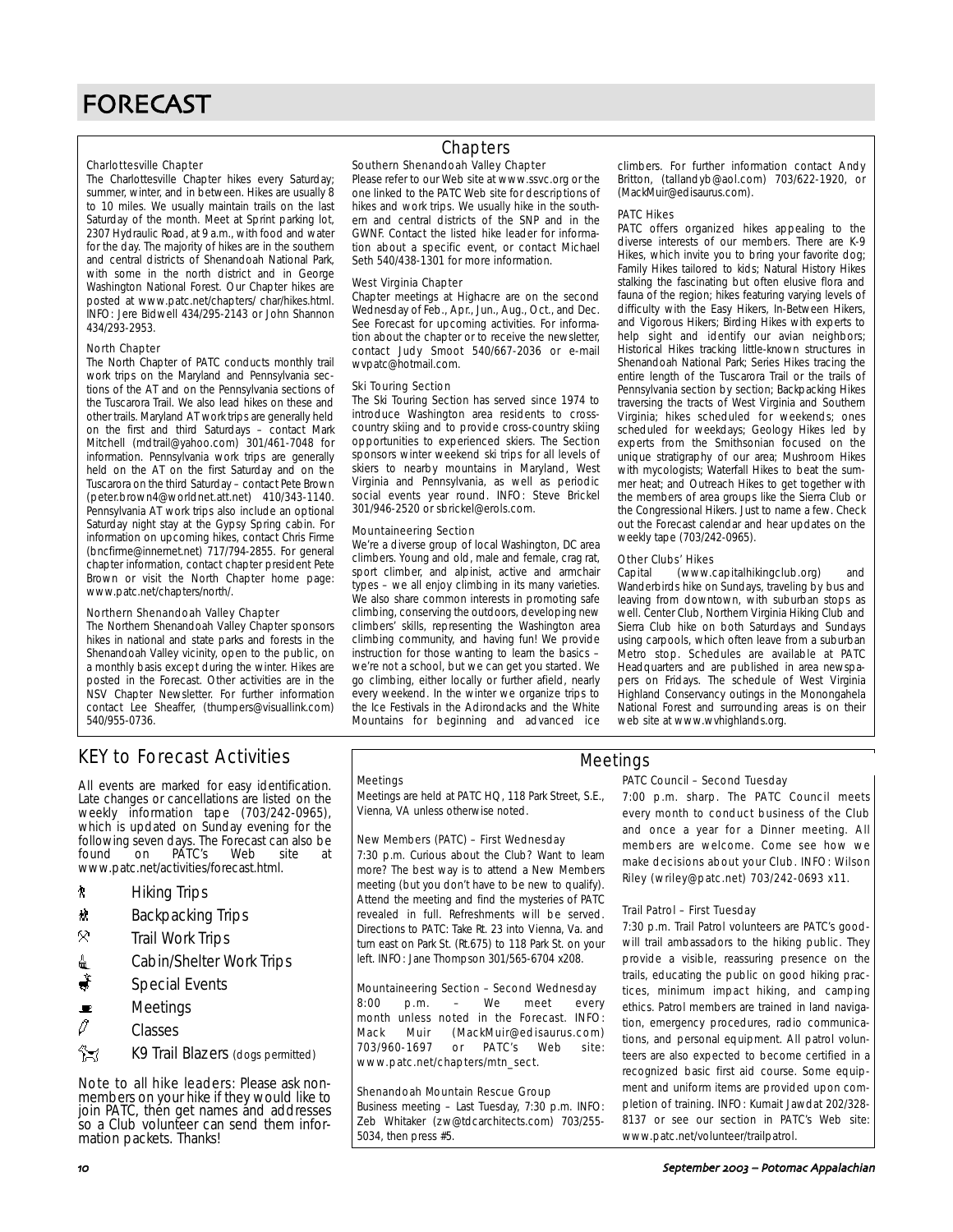

## **SEPTEMBER**

#### 1 (Monday) DEADLINE - October Potomac Appalachian Material due to Editors

5:00 p.m. All items for the next issue of the newsletter due. Send Forecast events to PA-Forecast@patc.net and all other articles to PA@patc.net. NOTE: Do not send photos or articles to headquarters. E-mail for address.

#### 2 (Tuesday)  $\mathbf{\dot{E}}$  MEETING - Trail Patrol, 7:30 p.m.

#### 2 (Tuesday) ` HIKE - Vigorous Hikers Shenandoah National Park, VA

From Meadows Cabin Parking climb over Doubletop for view, then down newly mapped trail to the Rapidan and Hoover Camp, up Mill Prong Trail to AT north returning via Stony Mountain Trail and Upper Dark Hollow Falls Trail. 16 miles, 4000 ft climb. INFO: Chris Nolen (Chrishiker@erols.com) 301/469-8931.

#### 3 (Wednesday) ` HIKE - Easy Hikers Battery Kemble, DC

Back for another year, the Easy Hikers will hike a 4 to 5-mile circuit on the Battery Kemble and Glover Archbold trails and the C & O canal towpath. Meet at 10:15 a.m. at Battery Kemble Park. Bring lunch and water. Directions: From MacArthur Blvd., turn NE (left if inbound, right if outbound) onto Chain Bridge Rd. Proceed to park entrance on right. Follow road to parking area. INFO: Gary Abrecht (Gabrecht@AOL.com) 202/546-6089.

#### 3 (Wednesday) ` HIKE - Mid-Week Hikers Call for location

The Mid-Week Hikers do hikes of about 8 to 12 miles over varied terrain. They carpool to and from the trail head. INFO: 703/242-0965, PATC's voice hotline, for details on the hike, meeting place, departure time and leader.

## 3 (Wednesday)  $\mathbf{\dot{E}}$  MEETING - New Members (PATC), 7:30 p.m.

#### 6 (Saturday)  $\int_{\mathbb{R}}^{\mathbb{R}}$  HIKE - K9Trailblazers Clarksburg, MD

Little Bennett Regional Park. We'll hike at a moderate pace for a 5-mile loop in the woods and meadows of Little Bennett Park. We'll travel on rocky trails and old forest roads, mostly unpaved, with a few short but fairly steep climbs (~100 ft elevation change) and a few stream crossings on wooden bridges. This is a joint hike with K9Trailblazers so well behaved dogs are welcome as long as you keep them on leash and scoop after them. Maps, chocolate, and dog biscuits provided at the trailhead. Bring snacks, and water for you and your dog. Visit www.k9trailblazers.org for more details. INFO: Pat Fuhrer (psfuhrer@k9trailblazers.org) 301/482-2468 or Jeff Bolognese (jabolognese@k9trailblazers.org) 410/247-4434.

## 6 (Saturday) . TRAIL WORK TRIP - Yankee Clippers Trail Crew Appalachian Trail, PA

Meet at US 30 and PA 233 at the parking lot of Caledonia State Park. Departure 9:00 a.m. sharp. INFO: Pete Brown (peter.brown4@worldnet.att.net) 410/343-1140.

### 9 (Tuesday) ` HIKE - Circuit Hike, Strickler Knob Massanutten Mountain, VA

North of Rt 211. About a 15-mile, circuit hike featuring an 1100' bushwhack up the west side of<br>Strickler Knob. INFO: Cliff Noyes Strickler Knob. INFO: Cliff Noyes (cliff.noyes@juno.com) 703/451-5181.

#### 9 (Tuesday) \* (1988-1),<br>剂 HIKE - Family Hike, Manassas Battlefield Centreville, Virginia

Stone Bridge. NOTE: hikes will be on Tuesdays until further notice. Join us for a kid-friendly 2-mile hike. The trail is jogging-stroller passable with some log steps and roots. The trail goes over a long boardwalk, through an open meadow, and down along a stream. INFO: Lauren Lang (at94L@netzero.net) 703/631-9278.

## 9 (Tuesday)  $\mathbf{\dot{E}}$  MEETING - PATC Council, 7:00 p.m.

#### 10 (Wednesday) ` HIKE - Easy Hikers Carderock, MD

To Great Falls. A 6-mile hike along picturesque section of C&O Canal. Meet at 10:15 a.m. Take Exit 41 off Beltway (Interstate 495) and follow signs to Carderock. Go to third parking lot. One small rocky stretch. Lunch will be at the halfway point. Bring plenty of water. Group will return to starting point after lunch. INFO: Jim Flanigan (jflanigan@aol.com) 202/554-3775.

#### 10 (Wednesday) ` HIKE - Mid-Week Hikers Call for location

The Mid-Week Hikers do hikes of about 8 to 12 miles over varied terrain. They carpool to and from the trail head. INFO: 703/242-0965, PATC's voice hotline, for details on the hike, meeting place, departure time and leader.

### 10 (Wednesday)

**MEETING - Mountaineering Section, 8:00 p.m.** 

#### 13 (Saturday) ` HIKE - Dark Hollow Falls Central District, Shenandoah National Park, VA

Join us for an enjoyable and moderate hike to two beautiful waterfalls in the park, 6 miles and an elevation gain of 1400 feet. The hike will take us to the Rose River and Dark Hollow Falls and around Big Meadows. The scenery should be great so don't forget your camera. INFO: Michael Thimblin (hiker@thimblin.net) 703/912-5099 or Rose Serino (reallyrosie1@yahoo.com) 703/255-5087.

#### 13 (Saturday) ` HIKE - Family Hike Appalachian Trail, MD

Black Rock/Annapolis Rock section. Wolfsville Rd. to I-70/Rte 40. 8.5 miles, moderate hike, elevation 400 ft. We will be hiking the crest of a portion of the South Mountain in Maryland. After leaving Wolfsville Rd. we will be on a newly built section of the AT. We will see views at Black Rock/Annapolis Rocks on this hike. Meet at 10:00 a.m. at the AT parking lot along Rte 40. INFO: Christopher Firme (bncfirme@innernet.net) 717/794-2855.

## 13 (Saturday) . TRAIL WORK TRIP - South Mountaineers Appalachian Trail, MD

Enjoy cooler air in the woods of western Maryland on this work event. The South Mountaineers' day events meet west of Frederick, MD at 9:00 a.m. INFO: Mark Mitchell (mdtrail@yahoo.com) 301/461-7048.

### 13 (Saturday)

#### . TRAIL WORK TRIP - Rock Creek Park Washington, DC

8:15 a.m. to noon (rain date Sept. 27) This may be the best month of the year to get outside and do some volunteer trail work. Meet at the Rock Creek Nature Center. INFO: Mark Anderson (dc.trails@verizon.net) 202/462-7718 or Ranger Ken Ferebee 202/895-6221.

#### 13 (Saturday)  $\%$  TRAIL WORK TRIP - Service Project, REI Montgomery County, MD

Little Bennett Regional Park, 8:30 a.m. - 2:00 p.m. Maryland National Capital Parks & Planning is teaming up with REI's Bailey's Crossroads, College Park and Fairfax stores for our annual Service Project. We have lined up trail maintenance and park cleanup projects for this year's effort, and we need your participation to make this project a success. Everyone should have stout footwear, two quarts of water, lunch, insect repellent, a hat, and long pants. Tools will be provided, but if you own a bow saw, rake, or pruning shears you are encouraged to bring them. Unfortunately regulations do not permit children under 14 to participate. Children aged 12 -18 must be accompanied by a parent or organized group leader. Please stop by the store to register for this event. Registration insures each volunteer an event t-shirt and helps us make sure we have enough tools and supplies. INFO: Mark Nelson, (mnelson@rei.com) or Mal Fordham (mfordha@rei.com) 703/379-9400 or 301/982-9681.

#### 13 (Saturday)

#### $\mathbb O$  CLASS - Nepal, Bears Den Trail Center Bluemont, VA

Don't miss a rare opportunity to meet Jwalant Gurung, native Nepalese hiking guide and owner of Crystal Mountain Treks in Kathmandu, and learn about trekking the Khumbu (Mount Everest), Annapurna, Manaslu, and Dolpo Regions, and about new areas open to tourists. Claudine Weatherford will speak about her first hiking experience in Nepal.  $7:00$  p.m. to 8:30 p.m., \$5 per person, includes refreshments. RSVP/INFO: Rob Carey (bearsdencenter.org) 540/554-8708.

### 13 - 14 (Saturday - Sunday)

#### $\ell$  CLASS - Hike Leadership Training course Triangle, VA

Prince William Forest Park. The Trail Patrol is hosting a Hike Leadership Training course. The two day course uses classroom and hands-on instruction to teach participants the essential skills for leading safe, enjoyable hikes with minimal environmental impact. The topics to be covered include: Medical Emergencies, Planning, Personal Equipment, Leave No Trace, Leadership Skills, Standard Procedures, Emergency Procedures, and Navigation and Map Reading. INFO: Ben (bmfernandez99@earthlink.net) 703/327-9788.

#### 13 - 14 (Saturday - Sunday)  $\mathscr O$  CLASS - Wilderness First Aid Alexandria, VA

A program of the Wilderness Safety Council, this eighteen-hour class includes classroom study, hands-on practice, and results in a two-year certification. The cost is \$140. Registration is limited to 25<br>people. RSVP/INFO: Christopher Tate Christopher (http://wfa.net) 703/836-8905.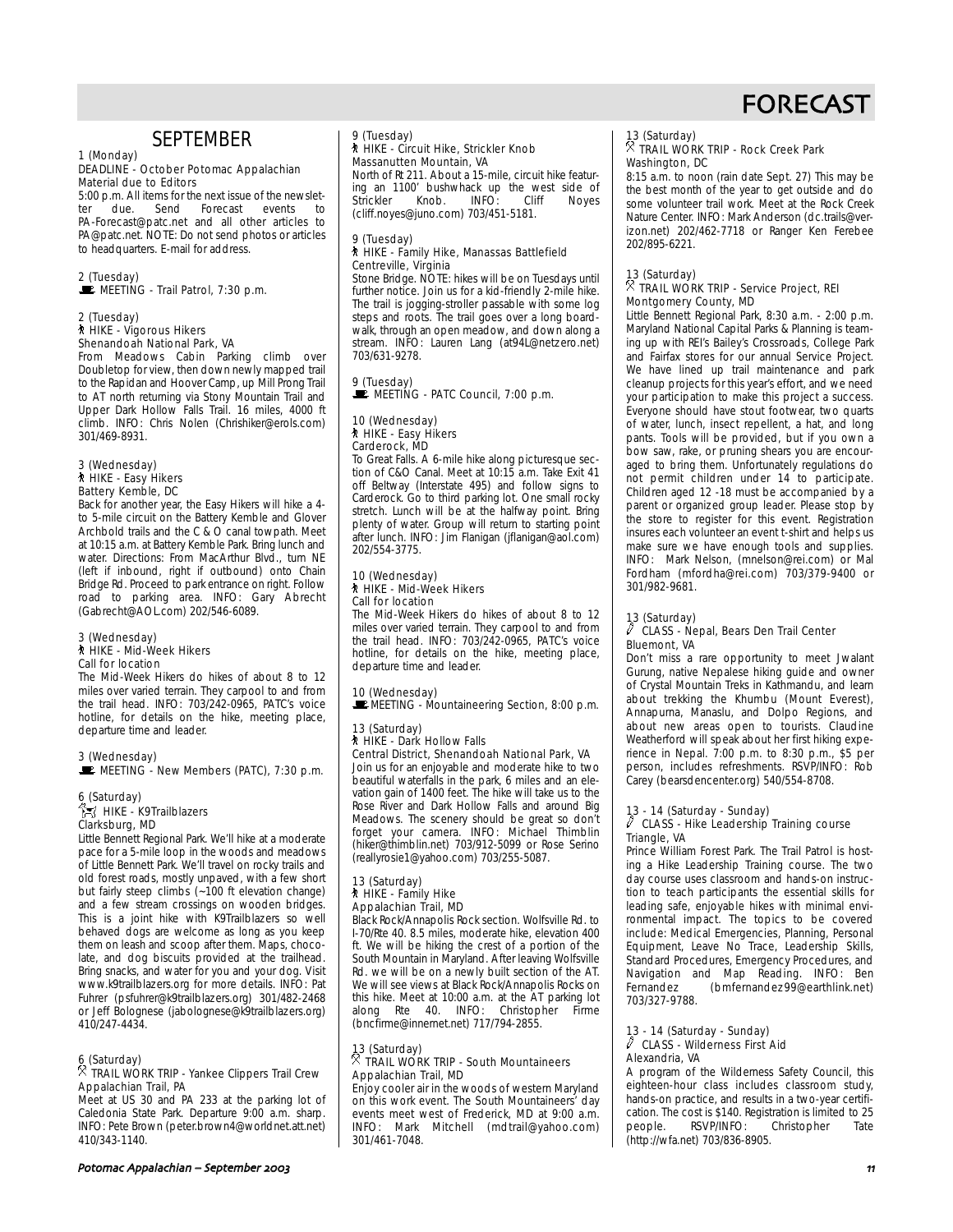## FORECAST

## 13 - 14 (Saturday - Sunday) . TRAIL WORK TRIP - Cadillac Crew Madison, VA

Entry Run Trail on Per-Lee Tract. Work continues on the Entry Run Trail that will be a new access trail into the SNP connecting to the Pocosin Fire Road. We hope to complete this multi-year project this trip. Bring water and a lunch for Saturday noon. Community dinner on Saturday night. Overnight at PATC's Rosser Lamb Cabin. INFO: Fran Keenan (outdoorsnow@cox.net) 703/938-3973 or Jon Rindt (jkrindt@erols.com) 540/635-6351.

#### 16 (Tuesday)  $\ell$  CLASS - C&O Canal, REI Bailey's Crossroads, VA

7:30 p.m. History, recreation, and fun along the C&O Canal Hey,ey,ey,ey lock! Standing in the early morning sunlight next to one of the C&O Canal's restored and working lift locks, you can almost hear the canal barge captain announcing his arrival to the lock keeper. Karen Gray, First Vice President of the C&O Canal Association, has been hiking and biking on the C&O Canal towpath Since 1977, and has been studying the history and engineering of the C&O and other Eastern U.S. 19th-century canals. Karen will discuss resources for hikers and bikers along the canal as she follows the towpath and reviews it's general history and engineering, why it was built, and its several eras as a transportation route, problematic government property, and finally as a National Historical Park. INFO: Mark Nelson (mnelson@rei.com) 703/379-9400.

#### 16 (Tuesday) ` HIKE - Vigorous Hikers George Washington National Forest, VA

From VA 613 climb Massanutten Ridge on East Sherman Gap Trail, descend to Elizabeth Furnace for lunch then climb over Shawl Gap returning to east side. About 12 miles and 2500 ft climb. INFO: Chris Nolen (chrishiker@erols.com) 301/469-8931.

#### 17 (Wednesday) ` HIKE - Easy Hikers River Bend Park, VA

We will hike from River Bend Park in Virginia about 5 miles along the upstream section of the Heritage Trail. Meet at 10:15 a.m. Bring lunch and water. Directions: take Beltway (I-495) to Exit 44, Georgetown Pike/Great Falls. Turn onto Georgetown Pike towards Great Falls for 4.4 miles (passing Great Falls Park) to River Bend Road. Right on River Bend Road for 2.1 miles to Jeffery Road, right on Jeffery Rd. for 0.9 miles to park entrance. Meet in lower parking lot past the Visitors Center. INFO: Sigrid Crane (introibo@worldnet.att.net) 703/938-0954.

#### 17 (Wednesday) ` HIKE - Mid-Week Hikers Call for location

The Mid-Week Hikers do hikes of about 8 to 12 miles over varied terrain. They carpool to and from the trail head. INFO PATC's Voice Hotline 703/242- 0965 for details on the hike, meeting place, departure time and leader.

#### 18 (Thursday) ` HIKE - In-Between Hikers Langley, VA

Scotts Run to Turkey Run Park, Langley, VA and return. A moderate/fast 10 miles over varied terrain and several stream crossings. Boots recommended. Joint hike with Sierra Club MWROP. From I-495, Exit 44, go west on Va 193 (Georgetown Pike) 0.6 miles to Swinks Mill Road, turn right into main parking area. Starts 10:00 a.m. Bring lunch/water. No pets. INFO: Henri Comeau (henricomeau@aol.com) 703/451-7965.



#### 20 (Saturday)

#### ` HIKE - Waterfall and Wild Flower Series Great North Mountain, Liberty Furnace, VA

The fourth of the Waterfall and Wild Flower Series will be a 12-mile circuit to with a total elevation gain of 2300 feet on Laurel Run Spur, Falls Ridge and Great North Mountain Trails. There will be a short, but difficult, bushwhack down to the falls and back. PATC Map F. INFO: Jack Thorsen (thorsen4@Juno.com)<br>703/339-6716 or William Needham 703/339-6716 or William Needham (Needham82@AOL.COM) 410/884-9127.

## 20 (Saturday) . TRAIL WORK TRIP - Riverbend Park Great Falls, VA

9:00 a.m.-3:00 p.m. Riverbend Park Visitor Center on the Potomac River. For one day, PATC, together with the Potomac Conservancy, is helping Fairfax County maintain and rebuild Riverbend Park's trail system. Riverbend Park is just upstream of Great Falls National Park. After the work trip, the park is hoping for a future relationship with some volunteer group to help maintain its trails. Bring water, lunch, and work shoes. If any PATC member is interested in leading a group to maintain Riverbend's trails, please call. INFO: Bruce Glendening (bglendening@yahoo.com) 202/267-8011.

### 20 (Saturday) . TRAIL WORK TRIP - Yankee Clippers Trail Crew

### Tuscarora Trail, PA

For meeting place and other details, call or e-mail Pete Brown (peter.brown4@worldnet.att.net) 410/343-1140.

#### 20 (Saturday) ` HIKE - In-Between Hikers, Rock Creek Park Washington, DC

Please join us for a closed circuit, moderately paced, 12-mile hike on the Valley and Western Ridge Trails in Rock Creek Park. We will visit Fort DeRussy (civil war fort), Jusserand Memorial, Rock Creek, and have lunch at Pierce Mill. Bring water and lunch. INFO: Don Titus (donaldtitus@earthlink.net) (h): 301/652-6806 (w): 443/479-2564.

## 20 (Saturday) . TRAIL WORK TRIP - Stonewall Brigade Shenandoah County, VA

Great North Mountain on the VA/WV state line. Join the Stonewall Brigade at the Wolf Gap Campground parking lot at 9:00 am. We will get tools at the campground and work on a trail in the nearby area. We may leave the parking area so, please, be on time. Let me know by Wednesday evening if you plan to attend. Bring lunch, work gloves, water, seasonal clothing, and hiking shoes. RSVP/INFO: Hop Long (theFSLongs@comcast.net) 301/942-6177.

## 21 (Sunday) . TRAIL WORK TRIP - C&O Canal Potomac, MD

Join us for a half-day work trip on the Ford Mine Trail at the C&O Canal. This will be an easy introduction to trail maintenance that will leave you time for an afternoon of hiking or biking on the towpath. Meet at the Great Falls Tavern Visitor Center, in the fenced courtyard at the back, at 9:00 a.m. Bring water and work gloves. INFO: Georgeann (gsmale99@yahoo.com) 301/581-9584.

## 23 (Tuesday)

#### ` HIKE - Vigorous Hikers Shenandoah National Park, VA

Enjoy climbing Piney Branch to Link Trail loop around on Sugarloaf Trail and AT, returning on the Piney Ridge Trail. About 14 mi. 3000 foot climb with options to shorten. INFO: Chris Nolen (chrishiker@erols.com) 301/469-8931.

#### 24 (Wednesday) ` HIKE - Easy Hikers Wheaton Regional Park, MD

Enjoy about 4 miles hiking through Wheaton Regional Park in Wheaton, Md. with a stop at the fabulous greenhouse. Meet at 10:15 a.m. near the miniature train station. Bring water and lunch. Directions: take I-495 to Silver Spring, Md. and exit at Georgia Avenue (Rt. 97) north. Travel about 2.5 miles north on Georgia, pass the regional library, right on Shorefield Rd (at the traffic light). Take Shorefield Rd. into the park and turn right to the train station. INFO: John Giblin 301/585-5172.

#### 24 (Wednesday)

## ` HIKE - Mid-Week Hikers

Call for location

The Mid-Week Hikers do hikes of about 8 to 12 miles over varied terrain. They carpool to and from the trail head. INFO PATC's Voice Hotline 703/242- 0965 for details on the hike, meeting place, departure time and leader.

#### 24 (Wednesday)

#### a CLASS - Fall Colors in the Alleghenies, REI Bailey's Crossroads, VA

7:30 p.m. Out beyond the Shenandoah you enter a land of steep and twisted ridges with narrow, winding valleys between. Fall comes on sooner and more quickly there, and it's a real adventure to hike, bike, and backpack through the bright foliage on warm afternoons. Early morning views from the ridge tops are spectacular. Come along for an evening's tour and bring your notebook. Photographer Ed Neville will show you great places to go adventuring in the Alleghenies! INFO: Mark Nelson (mnelson@rei.com) 703/379-9400.

## 25 (Thursday) a CLASS - Backpacking 202 Vienna, VA

7:30 p.m. to 9:30 p.m. This is the first of three group planning meetings for the Columbus Day weekend backpacking trip. Pre-registration is required. INFO: Alex Lampros a.lampros@att.net) 703/719-7846 evenings 7:30-9:30, weekends until 9:30; (Between Aug 23 and Sep 6, contact John Browne (jbrowne11@COX.NET) 703/425-5645.

#### 27 (Saturday)  $\ell$  CLASS - Mushroom Field Day Shaver Hollow, VA

Be our guest for a day of learning about the mushrooms of our Blue Ridge community. We will base our foray at the Tulip Tree Cabin, located just outside the boundaries of the Shenandoah National Park near Luray, VA. Our instructor will be Dr. Robert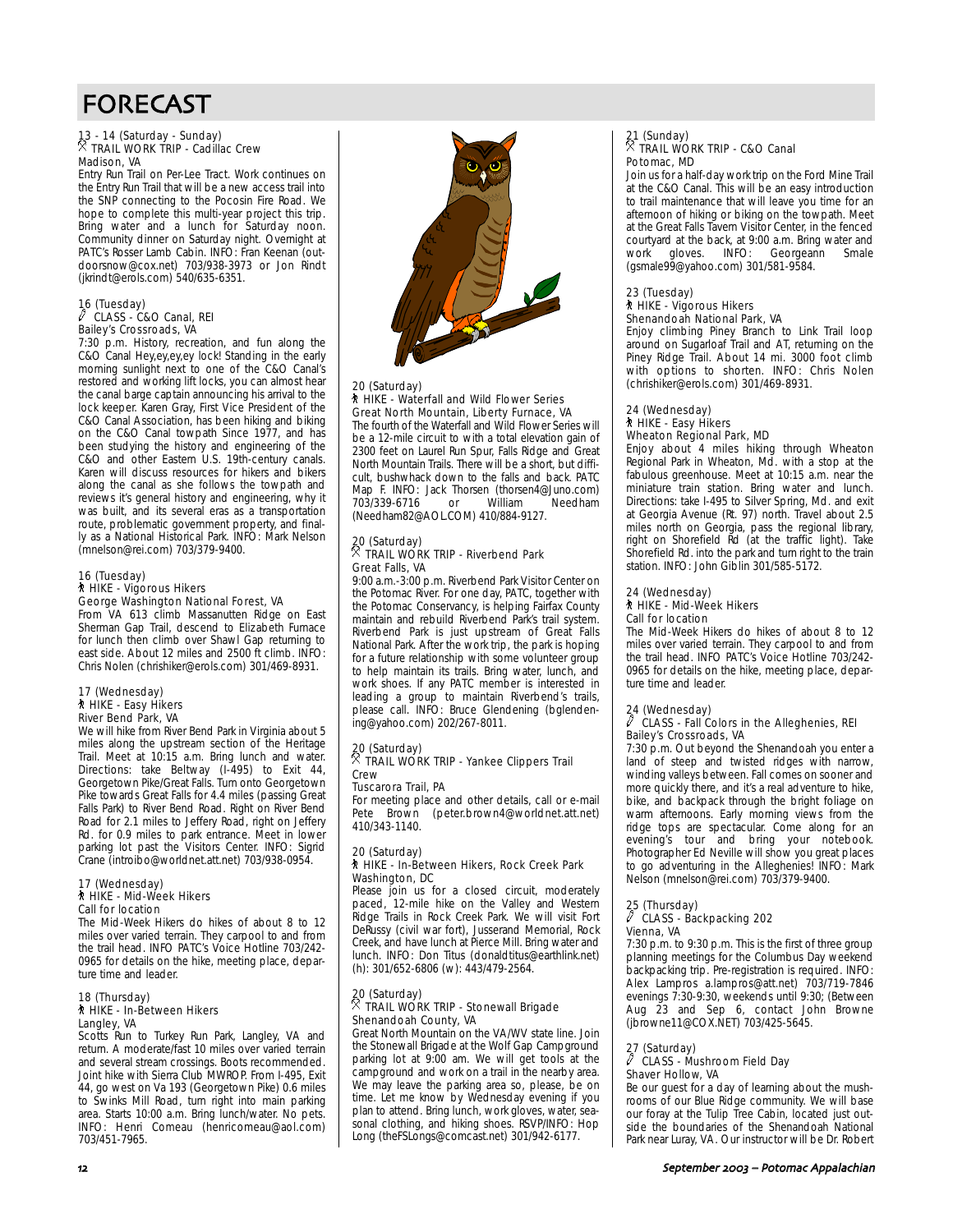

Hunsucker, one of the most knowledgeable naturalists in the mid-Atlantic region. Both classroom and field studies will be included in the day's program. We may even have a mushroom tasting event if the pickings are good. This is another of the special field days presented by the PATC on the grounds of the noted authors and naturalists, Darwin and Eileen RSVP/INFO: (pickett@usna.edu) 301/681-1511.

#### 27 (Saturday) ` HIKE - Signal Knob George Washington National Forest, VA

Come join us for a 10 mile loop hike, elevation change 2200 feet, to Signal Knob. We will take the Signal Knob trail and pass both the Buzzard Rock and Fort Valley overlooks on our way to Signal Knob. Up on Signal Knob we will see where Confederate soldiers stood and kept watch for approaching Union soldiers. From there we will hike along Little Passage Creek on our way to the Big Blue Trail and back to the start. INFO: Mike Thimblin (hiker@thimblin.net) 703/912-5099 or Vince Ferrari (ferrari3@ix.netcom.com) 301/249-2210.

## 27 (Saturday) . TRAIL WORK TRIP - South Mountaineers Appalachian Trail, MD

Bring water, lunch and gloves. Tools and training provided. Enjoy comradeship, jokes and the peace of the woods. Go home happy and tired, it's that simple. INFO: Mark Mitchell (mdtrail@yahoo.com) 301/461-7048.

## 27 - 28 (Saturday - Sunday)<br><sup>X</sup> TRAIL WORK TRIP - Cadillac Crew Tuscarora Trail East of Berkley Springs, WV

The Cadillac Crew will be working on the Tuscarora Trail at the north end of Sleepy Creek WMA. A couple relocations and erosion control are needed on a steep section. Community dinner on Saturday night. Overnight at Brill Cabin near Shockeys Knob. INFO: Trudy Thompson (going2home2@yahoo.com) 703/938-3973 or Jon Rindt (jkrindt@shentel.net) 540/635-6351.

#### 30 (Tuesday) ` HIKE - Vigorous Hikers Shenandoah National Park, VA

A 15-mile circuit with 3700-foot ascent begins at Hawksbill parking, goes south on the Skyland-Big Meadows Trail, to the Rose River Loop Trail, up the Dark Hollow Falls Trail, to Big Meadows for a big lunch, returning on the Lewis Spring Trail to the AT, ending with climb of Hawksbill. INFO: Chris Nolen (chrishiker@erols.com) 301/469-8931.

#### 30 (Tuesday)

 $\mathbf{E}$  MEETING - Shenandoah Mountain Rescue Group (Business meeting), 7:30 p.m.

## OCTOBER

#### 1 (Wednesday) DEADLINE - November Potomac Appalachian Material due to Editors

5:00 p.m. All items for the next issue of the newsletter due. Send Forecast events to PA-Forecast@patc.net and all other articles to PA@patc.net. NOTE: Do not send photos or articles to headquarters. E-mail for address.

#### 1 (Wednesday) CLASS - Meet Ed Viesturs, REI Fairfax, VA

Tour & Book Signing with Ed Viesturs. 7:00 p.m. Come visit REI's new Fairfax store on Wednesday,

Oct. 1, at 7:00 p.m., for a special presentation by Ed Viesturs, America's leading high-altitude mountaineer. Ed is the only American, and one of only a handful of climbers internationally, to stand atop 13 of the world's 14 8000-meter peaks. Ed climbs without the use of supplemental oxygen, adding to the mental and physical difficulty of his climbs. Ed will be showing stunning photography from his climbing career as well as phenomenal new pictures from his recent summits of Nanga Parbat and Broad Peak. He will also be signing his new book, Himalayan Quest. Tickets are available at the REI Fairfax store, 703/266-7655, beginning Friday, Sept. 12, for \$5. Ticket proceeds will be donated to the Central Asia Institute, a non-profit group supporting community-based programs in education, women's empowerment, public health, and conservation in remote regions of Central Asia. INFO: Mark Nelson (mnelson@rei.com) 703/379-9400.

#### 1 (Wednesday) ` HIKE - Easy Hikers National Arboretum, DC

The Easy Hikers will hike about four easy miles through the Arboretum. Meet at 10:15 a.m. at the main parking lot immediately inside the R Street entrance. Bring lunch and water. Directions: Take the Baltimore-Washington Parkway south from the Beltway. At the split with I-295, bear right on New York Avenue toward Washington. Continue 2 miles to Bladensburg Road, a major intersection. Turn left and go 0.4 miles on Bladensburg Road to R Street, NE. Turn left and go 0.3 miles to the Arboretum<br>entrance gate. INFO: Nancie Coan entrance gate. INFO: Nancie Coan (Nanco4000@yahoo.com) 202/338-4580.

# 1 (Wednesday)<br>█ MEETING - New Members (PATC), 7:30 p.m.

#### 2 (Thursday)  $\ell$  CLASS - Backpacking 202 Vienna, VA

7:30 p.m. to 9:30 p.m. This is the second of three group planning meetings for the Columbus Day weekend backpacking trip. Pre-registration is required. INFO: Alex Lampros a.lampros@att.net) 703/719-7846 evenings 7:30-9:30, weekends until 9:30; [between Aug. 23 and Sept. 6, contact John Browne (jbrowne11@COX.NET) 703/425-5645].

#### 2 - 6 (Thursday - Monday)  $\bar{\mathbb{X}}$  TRAIL WORK TRIP - Mid-Atlantic Trail Crew Appalachian Trail, VA

The Mid-Atlantic Trail Crew will be spending five days rebuilding an eroded section of the AT in the Roller Coaster area. We will be building rock steps, water bars, check dams, and some cribbing. This is a great opportunity to learn how the experts do this type of work. The crew will be based at the Blackburn Trail Center during their stay. Come for a day or two, or all week. INFO: Chris Brunton (trailbossbtc@msn.com) 703/560-8070.



#### 4 (Saturday)

#### . TRAIL WORK TRIP - South Mountaineers Appalachian Trail, MD

The colors are starting to change in western Maryland. Get away from the city for a day of "work", comradeship, and peace in the woods. INFO: Mark Mitchell (mdtrail@yahoo.com) 301/461-7048.

#### 4 (Saturday)

#### $\hat{X}$  TRAIL WORK TRIP - Yankee Clippers Trail Crew Appalachian Trail, PA

Meet at US 30 and PA 233 at the parking lot of Caledonia State Park. Departure 9:00 a.m. sharp. INFO: Pete Brown (peter.brown4@worldnet.att.net) 410/343-1140.

#### 4 (Saturday)

#### $\%$  TRAIL WORK TRIP - Rock Creek Park Washington, DC

8:15 a.m. to noon .The end of the work-trip season is drawing near. Get in a trip before it's too late. Meet at the Rock Creek Nature Center. INFO: Mark Anderson (dc.trails@verizon.net) or 202/462-7718 or Ranger Ken Ferebee 202/895-6221.

#### 4 - 5 (Saturday - Sunday)

#### $\overline{\ell}$  CLASS - Leave No Trace Trainers course Car accessible cabin - Shenandoah National Park

This fun weekend course will enhance your LNT back/front country knowledge and enhance your skills to model and teach LNT ethics and practices to others. Instructors are LNT Masters from Trail Patrol. We will be day hiking. Pre-registration required, space is<br>limited. Fee: \$30. INFO: Anniell Miller  $lim_{\text{t} \to \text{t}}$  Fee:  $$30$  MFO: Anniell (amill1@yahoo.com) 703/250-8113 (before 11 p.m.).

#### 5 (Sunday)  $\int_{-\infty}^{\infty}$  HIKE - K9Trailblazers Potomac, MD

Pennyfield Lock, C&O Canal. We'll hike at a moderate pace for 8 miles along and near the scenic and historic C & O Canal and in the surrounding woods. The hike will take us over hilly and sometimes rocky terrain as we pass horse farms and climb up to the Blockhouse Point to eat lunch while enjoying fantastic views of the Potomac (elevation change of ~200 ft). This is a joint hike with K9Trailblazers so well behaved dogs are welcome as long as you keep them on leash and scoop after them. Maps, chocolate, and dog biscuits provided at the trailhead. Bring snacks, and water for you and your dog. Visit www.k9trailblazers.org for more details. INFO: Pat Fuhrer (psfuhrer@k9trailblazers.org) 301/482-2468 or Jeff Bolognese (jabolognese@k9trailblazers.org) 410/247-4434.

#### 7 (Tuesday)

 $\mathbf{\dot{E}}$  MEETING - Trail Patrol, 7:30 p.m.

#### 8 (Wednesday) **MEETING - Mountaineering Section, 8:00 p.m.**

8 (Wednesday)

MEETING - West Virginia Chapter, 7:00 p.m. Highacre Cabin, Harpers Ferry, VA

#### 9 (Thursday)

#### $\sqrt{2}$  CLASS - Backpacking 202 Vienna, VA

7:30 p.m. to 9:30 p.m. This is the final group planning meeting for the Columbus Day weekend backpacking trip. Pre-registration is required. INFO: Alex Lampros a.lampros@att.net) 703/719-7846 evenings 7:30-9:30, weekends until 9:30 p.m.; [Between Aug. 23 and Sept. 6, contact John Browne (jbrowne11@COX.NET) 703/425-5645].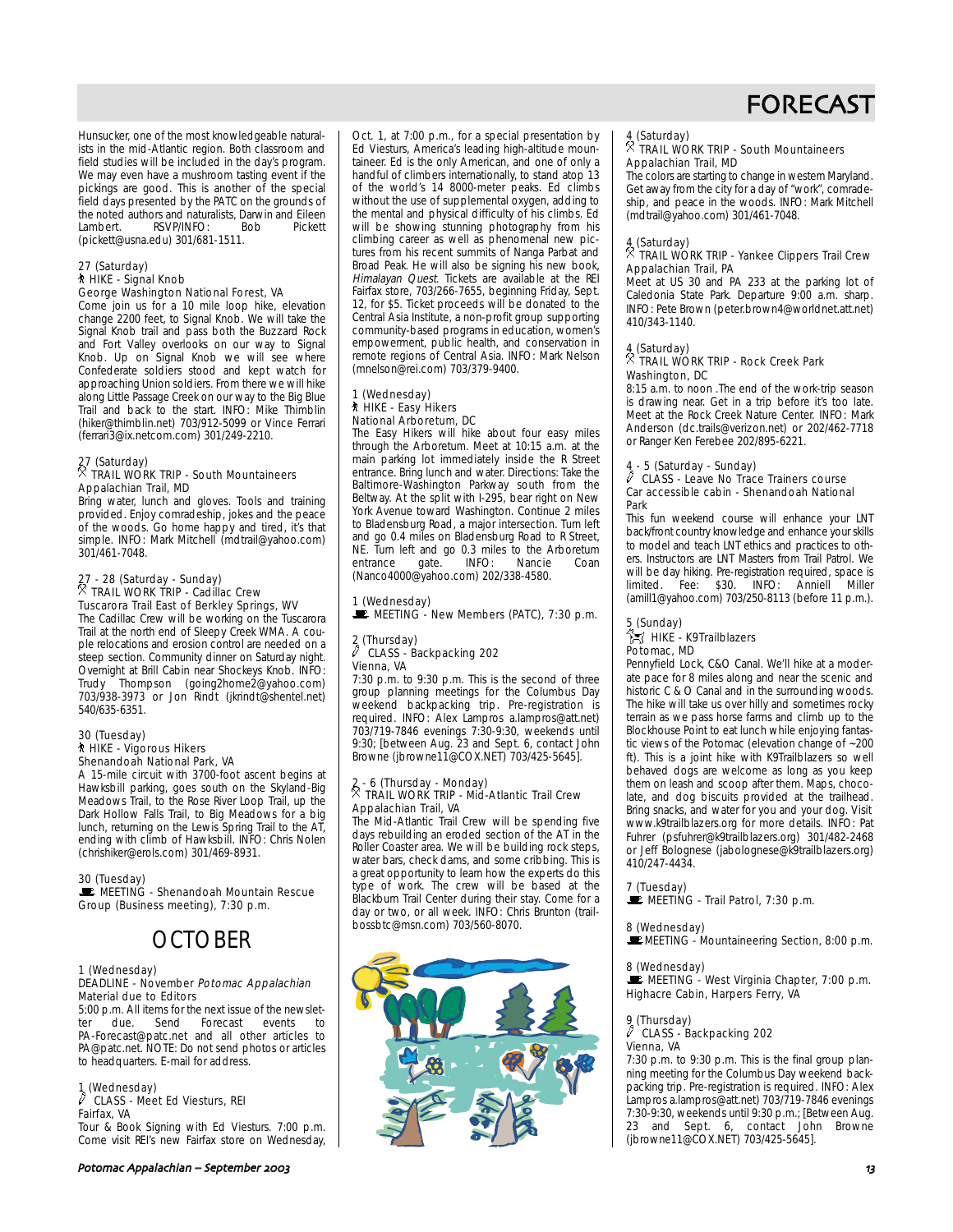## FORECAST

#### 9 (Thursday) ` HIKE - In-Between Hikers Clarksburg, MD

Little Bennett Regional Park. Joint hike with Sierra Club, MWROP. A moderate/fast 9-mile hike, over varied, rolling terrain. Directions: I-495 to I-270 North, exit at Exit 18, Clarksburg Rd (MD 121). Go right (east) onto Clarksburg Rd., and continue on this road approximately 2.3 miles (crossing Rt. 355) to a small parking lot on the right. Start at 10:00 a.m., no pets. Bring water/lunch. INFO: Henri Comeau (henricomeau@aol.com) 703/451-7965; Marjorie Richman (mar0522@aol.com).

#### 11 (Saturday) ` HIKE - Historic Hike Appalachian Trail, VA

Hike VIII-Washington Monument/Lambs Knoll section I-70/Rte 40 to Crampton Gap/Gathland State Park. 12.3 miles, difficult, elevation change 800 ft. This section has the first monument built in honor of George Washington our first president. We will also climb around Lambs Knoll with a view to the east of the Middletown Valley with the little town of Burkittsville to the southeast. We will hike south to Gathland State Park home of a famous Civil War correspondent. Meet at 10:00 a.m. at the A.T. parking lot along Rte 40. INFO: Christopher Firme (bncfirme@innernet.net) 717/794-2855.

#### 11 - 12 (Saturday - Sunday)  $\%$  TRAIL WORK TRIP - Hoodlums Oktoberfest North District, Shenandoah National Park, VA

Note the date change to the SECOND weekend of this month. More details in next month's Forecast. INFO/RSVP: George Walters (gjwalters@ starpower.net) 410/426-2724.

#### 11 - 13 (Saturday - Monday) ~ BACKPACKING TRIP - Backpacking 202 Location to be determined

Columbus Day weekend backpacking trip. Pre-registration is required. INFO: Alex Lampros (a.lampros@att.net) 703/719-7846 evenings 7:30-9:30, weekends until 9:30; (Between Aug 23 and Sep 6, contact John Browne (jbrowne11@COX.NET) 703/425-5645.

## 11 - 12 (Saturday - Sunday)<br><sup>X</sup> TRAIL WORK TRIP - Cadillac Crew Stanardsville, VA

Trail work/Clearing on Vining Tract near Stanardsville, Va. An opportunity to see the arrival of Fall on Columbus Day weekend. The Crew will work on some of the tract trails and possibly reopen some trails since PATC recently acquired an additional 70 acres for the tract. Bring water and a lunch for Saturday noon. Community meals on Saturday dinner and Sunday meals. Overnight at Mutton Top Cabin. INFO: Trudy Thompson (going2home2@yahoo.com) 703/938-3973 or Jon Rindt (jkrindt@shentel.net) 540/635-6351.

## 11 - 13 (Saturday - Monday) ~ BACKPACKING TRIP - Columbus Day Weekend

### Location to be determined

Weekend Outing, three days, two nights. Pre-registration is required. Applicants must know the basics and have some backpacking experience. Fee: \$40.00 for PATC Members; \$55.00 for non-members. REGISTRATION/INFO: Alex Lampros: (a.lampros@att.net) 703/719-7846 evenings 7:30 p.m. - 9:30 p.m., weekends until 9:30 p.m. Between Aug. 23 and Sept. 6, INFO: (jbrowne11@cox.net) 703/425-5645.

#### 14 (Tuesday) **A** HIKE - Vigorous Hikers Massanutten Mountain, VA

Massanutten Loop Trail between Woodstock Gap and Edinburg Gap and on Green Mountain Trail. About 14 miles and 2300 feet elevation gain. INFO: Jack Thorsen (thorsen4@juno.com) 704339-6716.

### 14 (Tuesday) MEETING - PATC Council, 7:00 p.m.

#### 15(Wednesday) ` HIKE - Easy Hikers Great Falls Park, VA

The Easy Hikers will hike 4-5 moderate miles. Meet at 10:15 a.m. at the visitors center. Bring lunch and water. To reach the park, exit the Beltway at Exit 13 onto Georgetown Pike (VA 193). Go west 4.1 miles to the intersection with Old Dominion Drive. Turn right at light and continue 1.1 miles to the visitor center. INFO: Shirley Rettig 703/836-0147.

#### 15 (Wednesday)  $\ell$  CLASS - Explore Patagonia, REI Bailey's Crossroads, VA

7:30 p.m. The roads begin to fall apart south of Punta Arenas on the way to Paine National Park. From Torres del Paine to Greys Lake the scale and grandeur make the rest of the world seem ordinary. The wildlife is also unique: large Megallanic Woodpeckers, penguins, nandu and guanacos. Glacial-fed lakes with icebergs and spectacular waterfalls are bordered by wildflowers and stunted, windblown forests. Nestled in this immense landscape are hosterias, small hotels noted for beautiful gardens and excellent cuisine. This is Chilean Patagonia, a world apart. Join local adventurer, Marjorie Richman, for an evening's trek, and find out how you too can explore Patagonia with REI Adventures. INFO: Mark Nelson (mnelson@rei.com) 703/379-9400.

## 18 (Saturday)

#### ` HIKE - Waterfall and Wild Flower Series Central District, Shenandoah National Park, VA

The fifth hike of the Waterfall and Wild Flower Series will be a 10-mile circuit with a total elevation gain is 2500 feet. The Dry Run and Cedar and South River Falls will be visited. There will be less than two miles of bush whacking. PATC Map 10. INFO: Jack Thorsen (thorsen4@Juno.com) 703/339-6716 or William Needham (Needham82@AOL.COM) 410/884-9127.

## 18 (Saturday) . TRAIL WORK TRIP - Stonewall Brigade Shenandoah County, VA

Great North Mountain on the VA/WV state line. Join the Stonewall Brigade at the Wolf Gap campground parking lot at 9:00 am. We will get tools at the campground and work on a trail in the nearby area. We may leave the parking area so, please, be on time. Let me know by Wednesday evening if you plan to attend. Bring lunch, work gloves, water, seasonal clothing, and hiking shoes. RSVP/INFO: Hop Long (theFSLongs@comcast.net) 301/942-6177.

#### 18 (Saturday)  $\%$  TRAIL WORK TRIP - Fall Frolic Appalachian Trail, MD

Don't miss the fall foliage, come out and join this event for fun "work" getting dirty in the woods. 9:00 a.m. in Frederick County. INFO: Mark Mitchell (mdtrail@yahoo.com) 301/461-7048.

## 18 (Saturday) . TRAIL WORK TRIP - Yankee Clippers Trail Crew Tuscarora Trail, PA

For meeting place and other details, INFO: Pete Brown (peter.brown4@worldnet.att.net) 410/343-1140.

#### 18 - 19 (Saturday - Sunday)  $\mathscr O$  CLASS - Wilderness First Aid Alexandria, VA

A program of the Wilderness Safety Council, this eighteen-hour class includes classroom study, hands-on practice, and results in a two-year certification. The cost is \$140. Registration is limited to 25 people. REGISTRATION/INFO: Christopher Tate (http://wfa.net) 703/836-8905.

## 22 (Wednesday)

#### a CLASS - Women's Backpacking, REI Bailey's Crossroads, VA

7:30 p.m. Women's Backpacking Clinic - Yes! Women ought to experience the adventure of backcountry travel, and on their own terms. Pack, clothing, boots and sleeping bags all now come in models specifically designed by women to perform for women. Join REI's resident women's outdoor adventure specialists for an evening of eye-opening dialogue on gear, skills, destinations, nutrition, and training for enjoyable backcountry adventure. INFO: Mark Nelson (mnelson@rei.com) 703/379-9400.

## 22 - 23 (Wednesday - Thursday)<br><del>s</del>≸ SPECIAL EVENT - Retreat; Glass House Fort Valley, VA

Join the Northern Shenandoah Valley Chapter for a fall retreat at Glass House with a Pot Luck Dinner Friday night, a hike, and a dinner in a nearby restaurant Saturday night. Enjoy cool evenings and<br>warm company. INFO: Lee Sheaffer company. (thumpers@visuallink.com) 540/955-0736.

#### 25 (Saturday)  $\approx$  HIKE - K9Trailblazers Greenbelt, MD

Greenbelt Park. This will be a hike at a moderate pace for a 6-mile loop through the woods of Greenbelt Park. We'll enjoy the fall foliage on gently rolling trails (< 100 ft. elevation change) with a few stream crossings. This is a joint hike with K9Trailblazers so well behaved dogs are welcome as long as you keep them on leash and scoop after them. Maps, chocolate, and dog biscuits provided at the trailhead. Bring snacks, and water for you and your dog. Visit www.k9trailblazers.org for more details. INFO: Pat Fuhrer (psfuhrer@k9trailblazers.org) 301/482-2468 or Jeff Bolognese (jabolognese@k9trailblazers.org) 410/247-4434.

## 25 (Saturday) . TRAIL WORK TRIP - Rock Creek Park Washington, DC

8:15 a.m. to noon. We are having a picnic as a thanks to our volunteers and to celebrate the end of another work season. Contact Mark Anderson to see what you can bring. Meet at the Rock Creek<br>Nature Center. INFO: Mark Anderson Center. INFO: (dc.trails@verizon.net) 202/462-7718 or Ranger Ken Ferebee 202/895-6221.

## 25 - 26 (Saturday - Sunday)<br><sup>X</sup> TRAIL WORK TRIP - Cadillac Crew Shenandoah National Park, VA

The Crew hopes to complete a new connector trail from Tulip Tree Cabin to the SNP Crusher Ridge trailhead. Tulip Tree Cabin, being built only with hand tools, will hopefully enter the rental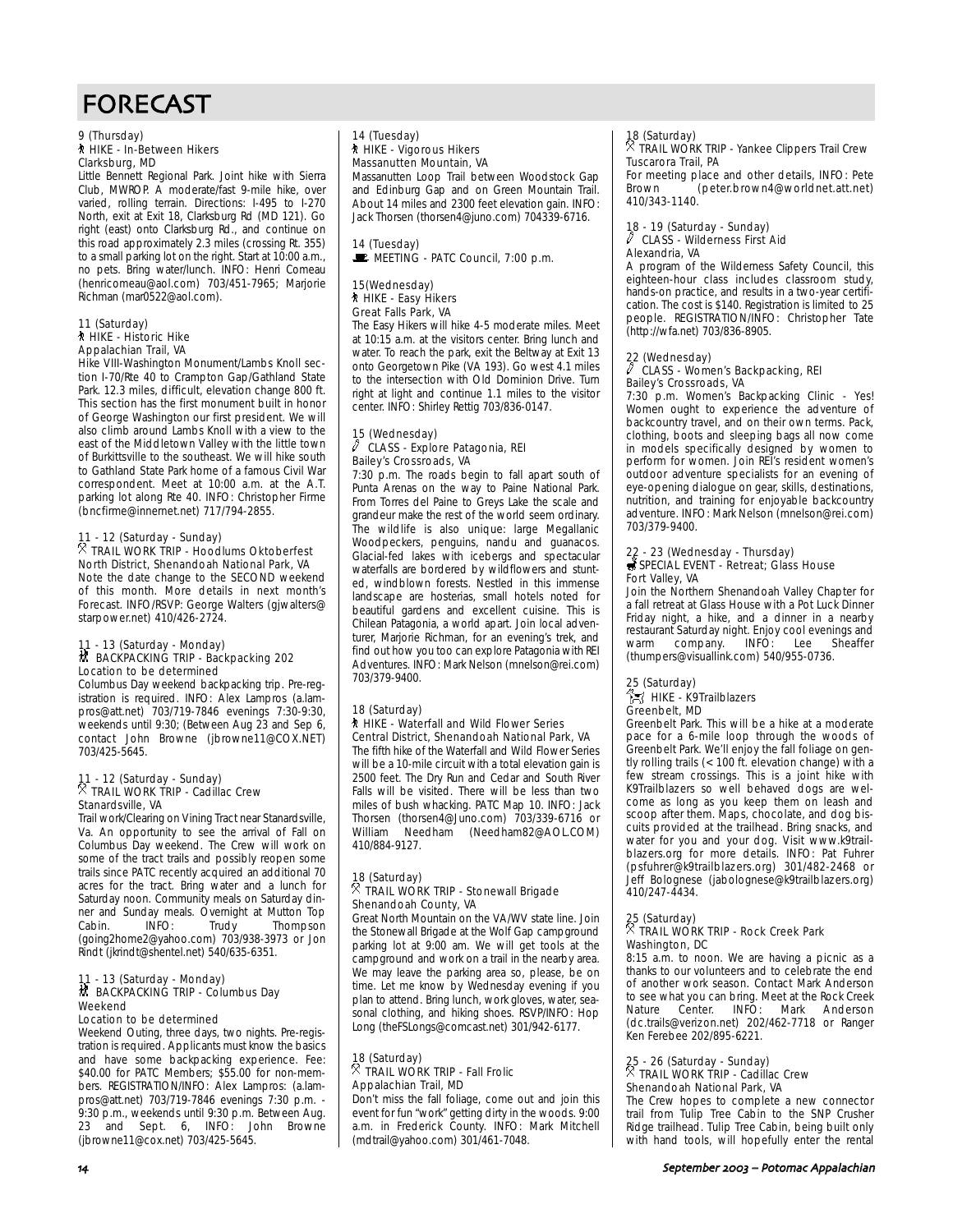## PATC Wins Shenandoah National Park Award

PATC has been recognized as an outstand-ing partner of Shenandoah National Park and the National Park Service. The organization was recently the recipient of the prestigious 2003 National Park Service Northeast Region Conservation Partnership Award.

PATC is a member club of the Appalachian Trail Conference. PATC assumes responsibility for cooperative maintenance and visitor services along the Appalachian National Scenic Trail (AT) and many other foot trails and associated facilities in the Shenandoah National Park and in Virginia, Maryland, and Pennsylvania. PATC and Shenandoah National Park have been jointly involved in the stewardship of trails since the Park's establishment in 1936.

Recent PATC partnership accomplishments have contributed substantially to the conservation, preservation, and protection of valuable natural and cultural resources and designated wilderness and visitor experiences in Shenandoah National Park. Employing extensive volunteer resources and funding, PATC supports Park operations and manage-

ment in the areas of trails maintenance and management, operations, and maintenance of more than a dozen historic backcountry structures, volunteer patrols of trails, public education in visitor wildland use ethics and wilderness, and protection of Park boundary public trail access. Much PATC support is of immeasurable and intangible benefit to the Park, and estimates of cash and in-kind value of services to the Park in just the past three years approaches \$900,000.

The partnership between PATC and Shenandoah National Park has resulted in an extensive but well-maintained trail system to serve the backcountry visitor and to protect resources from visitor impacts. PATC's substantial service to maintaining and managing the Park trails system continues to be absolutely essential to sustaining the extent and quality of the trails program. A properly maintained trail system is necessary to protect resources from visitor impact and subsequent vegetation loss and soil erosion, and to preserve or enhance the backcountry visitor experience. PATC also assists the Park through The Ridgerunner and Trail Patrol programs, which provide valuable on-site information to backcountry visitors emphasizing protection of Park resources and a positive visitor experience. Public education about Park and regional natural, cultural, and wilderness resources and the public's role in protecting and conserving resources is the focus of PATC's education program.

PATC has secured public access at two boundary trailheads by using Club funding and lands-planning personnel resources, ensuring that these sites are protected indefinitely for present and future hikers.

PATC was established in November 1927 to help build the AT in the mid-Atlantic region. According to PATC's Mission Statement, "The Potomac Appalachian Trail Club, through volunteer efforts, education, and advocacy, acquires, maintains, and protects the Trail and lands of the Appalachian Trail, other trails, and related facilities in the mid-Atlantic region for the enjoyment of present and future hikers." ❏

> *—Karen Beck-Herzog, Management Assistant, SNP*

## FORECAST

system this year. Bring water and a lunch for Saturday noon. Community dinner on Saturday night. Overnight at Tulip Tree Cabin. INFO: Trudy Thompson (going2home2@yahoo.com) 703/938-3973 or Jon Rindt (jkrindt@shentel.net) 540/635-6351.

#### 28 (Tuesday)

 $\blacksquare$  MEETING - Shenandoah Mountain Rescue Group (Business meeting), 7:30 p.m.

#### 29 (Wednesday) ` HIKE - Easy Hikers Lake Accotink, VA

The Easy Hikers will hike a mostly level, five-mile circuit hike around Lake Accotink. Meet at the Wakefield Park Recreation Center at 10:15 a.m. Bring lunch and water. Directions to Wakefield Center: Leave the Beltway (495) at Exit 54A (Braddock Road). Go West on Braddock and turn right at the second light into Wakefield Park. Follow the park road to the last parking lot (second lot on left) in front of the Recreation Center. INFO: Bill Burnett (burn2154@earthlink.net) 703/569-2154.

#### 29 (Wednesday) a CLASS - Antarctica, REI Bailey's Crossroads, VA

7:30 p.m. Antarctica! Amundsen, Scott, Nansen, Shackleton and Byrd: They all journeyed to the bottom of the Earth for honor, glory, exploration, and science. And while much of the rest of the world had been mapped and explored for centuries, Antarctica was almost totally unknown less than 100 years ago. Even today, with satellite navigation and communications and reliable air travel, weather routinely renders travel impossible. Join adventurer and medical missionary Glenn Geelhoed for an evening's exploration of the bottom of the Earth! INFO: Mark Nelson (mnelson@rei.com) 703/379-9400. ❏

Potomac Appalachian Trail Club Trail Patrol Presents Leave No Trace Trainers Course

Oct. 4 - 5, 2003

This weekend course is designed for those who want to learn more about Leave No Trace (LNT) and to help others better understand their impact on the back/front country.

You will have opportunities to learn more about the impact of your choices in the back/front country, to practice minimizing your impact, and to gain confidence in helping other practice LNT skills.

After completing the course you will be certified as an LNT trainer. It is our hope that you will be willing to give LNT presentations to community groups if your schedule permits. This course takes place in the SNP. We will be day-hiking, and you will have the option of staying in a car-accessible cabin at night.

Fee: \$30 (nonrefundable)

For more information or to register (required), please e-mail Anniell Miller at amill1@yahoo.com or call 703/250-8113 (before 11:00 p.m.).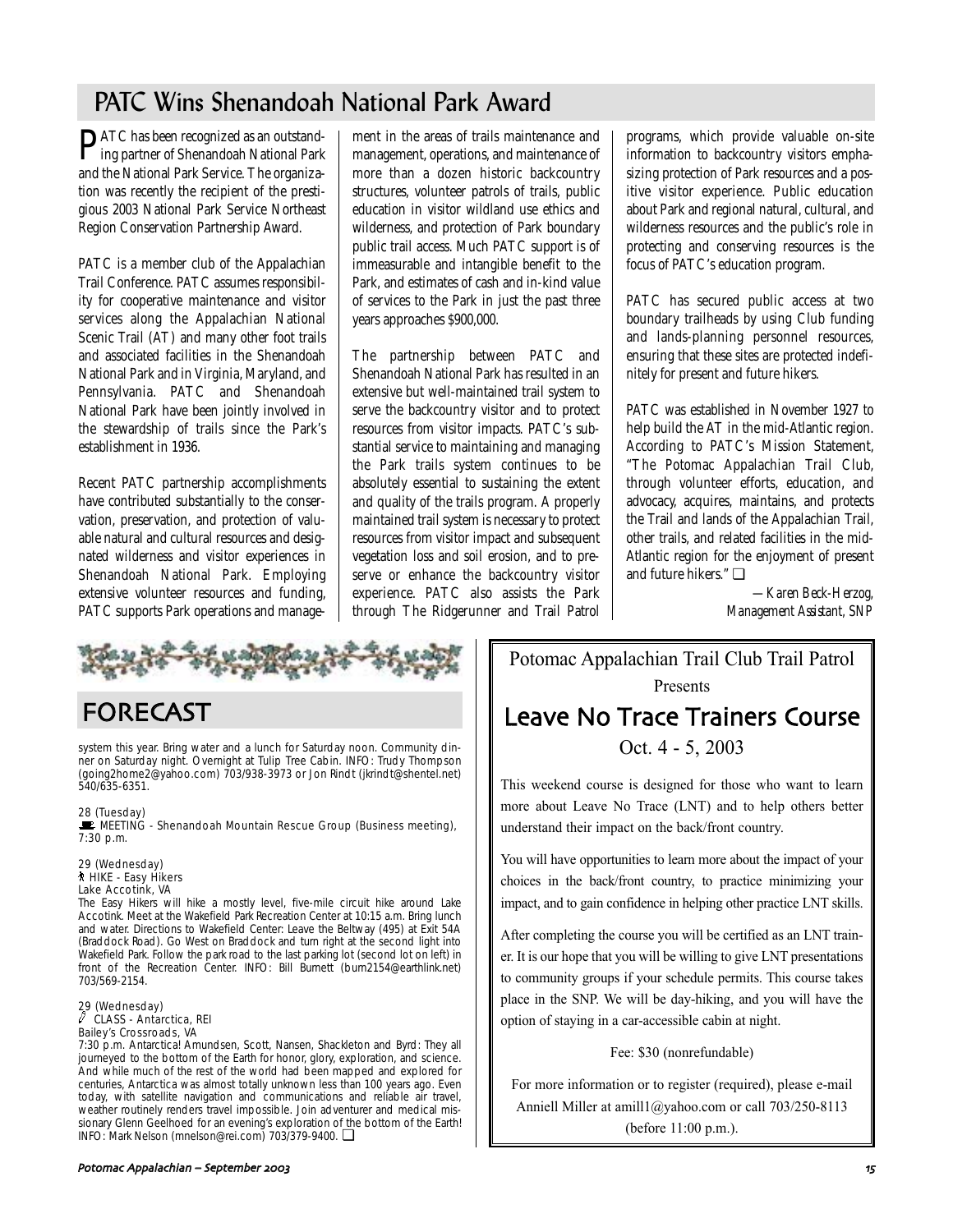## Call for Award Nominations

**Honorary Life Membership Awards**   $A<sup>t</sup>$  the annual meeting to be held<br>November 11, 2003, PATC will recognize members for their outstanding and extensive commitment to the Club over an extended period. They will be awarded an Honorary Life Membership. If you believe a member deserves the award, please nominate them. Nominees must:

- 1. Be long-time Club members.
- 2. Exemplify the service aims of the Club. ("service" includes leading trips, serving on committees of council, serving as Overseer, donating time at Headquarters, etc.)
- 3. Have contributed to the Club across a broad range of service activities.
- 4. Have generated enthusiasm and inspired others to become active in the Club.

## **Volunteer of the Year**

The Volunteer of the Year Award is given at the annual meeting to that PATC member who most exemplifies the spirit of volunteerism through his or her contribution to PATC during the past year. The contribution can be to any type or combination of Club service activities, e.g., devoting many hours above and beyond the norm to service activities, including travel time, or making an exceptional contribution to a particular project. (Members of the Executive Committee are not eligible for the award.) If any PATC member believes another member should be recognized as the Volunteer of the Year, please nominate them. Include the nominee's name and a clear description of his or her contribution that justifies the award. Include your name and phone number and e-mail address.

Nominations for Honorary Life Memberships and Volunteer of the Year Awards must be received at Club Headquarters no later than September 12,

## **Annual Meeting Set for Nov. 11**

We've been in full swing in our Anniversary Year so come on out to the Annual Meeting/Dinner on the evening of Tuesday, Nov. 11 and celebrate all over again with us. I promise there won't be any singing of the Club song this time. But you never know. We are lucky enough to have it at the Atrium at Meadowlark Gardens again this year!!! If you missed it last year, you've just GOT to be with us this year and see this beautiful place. We may never get this lucky again. Look for the registration form in the upcoming October and November issues of the *PA*.

A small meeting will be addressed with some recognition of awards for exceptional service this past year, but no election of officers, so there will be more time to socialize. And who knows, maybe our esteemed president, Tom Johnson will show up for this one. : $\sim$ )  $\Box$ 

> *—Patricia Fankhauser Membership, Information, Cabins Coordinator*

**Native Plants and Geology Conference Saturday, Oct. 4 - Sunday, Oct. 5, 2003 N** ative plant populations and natural communities don't conform to political boundaries. This conference will conform to political boundaries. This conference will focus on how the Potomac River connects three states, rather than divides them. For more information, please contact: Meghan Tice, 2003 Regional Conference Chair, cecropia13@msn.com. ❏

2003. Send nominations by mail (PATC, 118 Park St. SE, Vienna, VA 22180), e-mail (Wriley@PATC.net) or Fax (703/242-0968). Mark nominations Attn: Mickey McDermott, Vice President for Volunteerism. If you have questions, call Wilson Riley, 703/242-0315

## **Service Awards**

Service awards are given to Club members who have consistently devoted time and effort to Club service activities above and beyond the norm. Volunteer leaders who want to recognize those with whom they work should send via mail, fax, or e-mail (Wriley@PATC.net) their list of service awards to PATC Headquarters marked attention Nominations. Include names of the recipients and a short description for each of their service activities. Nominations should be received no later than October 10, 2003. ❏

## Land Critical to Tuscarora Trail Being Acquired by PATC

PATC is in the process of purchasing the 67-acre Amy Hauvermale tract located several miles south of Hancock, Md. The land, composed of extensive forest and ridges, was owned by the estate of Amy Hauvermale. The land adjoins the 122-acre PATC-owned Ruth Morris Forest through which a mile of the Tuscarora Trail already extends.

The purchase of the Hauvermale land provides many benefits to PATC. First, and foremost, it protects a footpath by permitting hikers on the Tuscarora Trail to continue their wilderness experience on forest trails into Sleepy Creek State Park rather than having to leave the Morris Forest and walk along a state road. Also, the property contains a spring which will provide a secure water source between Hancock and Sleepy Creek State Park. The area around the spring could also be developed as a campground with a shelter for overnight camping.

PATC was fortunate to locate this property. It conserves a wilderness area, provides a forested trail for hikers on the Tuscarora Trail, and contains a spring at a critical location along the trail.  $\Box$ 

> —Phil Paschall Chair, Trail Lands Acquisition, and Hugh Robinson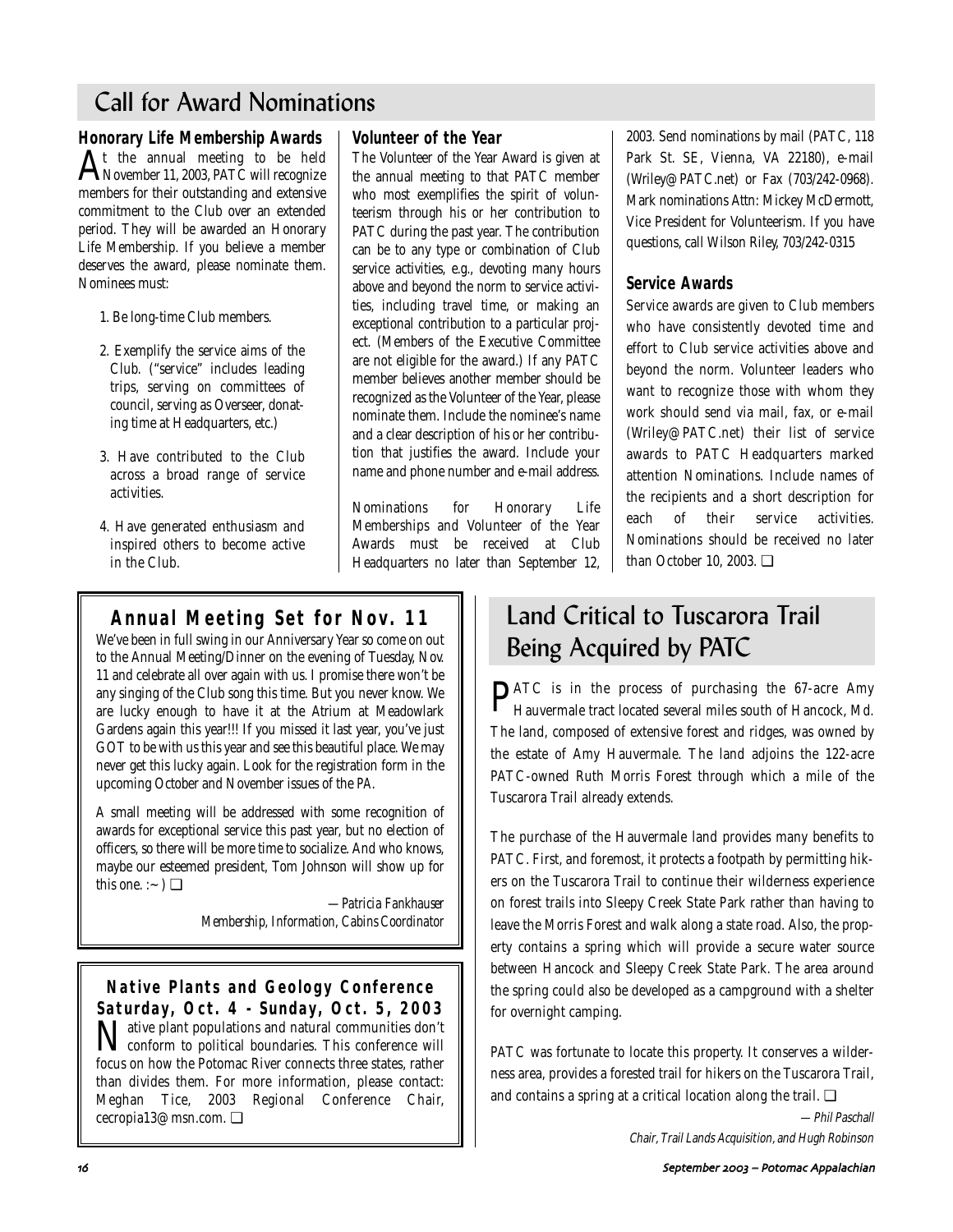## **NEW NOTICES**

FOUND-FLOURESCENT TUBE LANTERN- July 17, 2003 at Olive Green cabin. It is forest green and black, has a remote control, and runs on four Dcell batterries. Mfr. appears to be GE/Eddie Bauer. Contact Bryan Bishop at 703/641-0300 or at ltal@starpower.net.

## **FOR SALE**

FOR SALE: Quality one-man crosscut saws, sharpened and set for hardwoods. Includes second handle and blade guard. Guaranteed to never run out of gas. Contact Dan Dueweke at 703/266-3248 or danjan@fcc.net

FOR SALE: Great opportunity to outfit yourself with like-new items at reasonable cost – Mountainsmith Frostfire III backpack, fits tall people well, 6037-7213 c.i. capacity; MSR WhisperLIte Internat'l stove; Mountainsmith Alouette dog pack for large dog; EMS down sleeping bag rated to zero; Karhu x-c 215 cm. skis w/150 cm. poles AND size 47 Heierling boots. And for family activity: Kelty child carrier with sun/rain hood, small zip-off day pack and large capacity detachable day pack; Burly D'Lite bike trailer for 2 children; Baby Jogger II stroller w/ sun shade, rain cover, basket, folds flat. Will donate 10 percent of sale to PATC. Joy Imel, 703/642-8350, 703/403-5206 or Ktjimel@aol.com.

### **LOST AND FOUND**

FOUND: Watch found along a trail (not sure which) in Madison County, Va. The watch brand is Uptick and is silver tone. If you lost this, please call 301/229-2751.

### **HELP WANTED**

**C&O CANAL NATIONAL HISTORICAL PARK** is seeking volunteers for the Williamsport Visitor Center. This is an opportunity to share your knowledge and enthusiasm for trails and the towpath, and to meet and greet visitors to the towpath. The positions involve staffing the visitor center and bookstore, and can include informal interpretation. We are looking for people who can volunteer as part of a regular schedule, even if it is only for half a day a week. Please call Gloria Updyke, 301/582-0813 or email Gloria\_Updyke@nps.gov.

**ENDOWMENT COMMITTEE VACANCY:** A person with experience in investing is sought to serve on the PATC Endowment Committee. The Committee meets quarterly to review performance and the asset allocation of the PATC Endowment. Interested people should send a resume to Wilson Riley, Director of Administration, at wriley@patc.net.

HELP WANTED: Help is needed for a new project at the Blackburn Trail Center. Work includes electrical, plumbing, drywall and painting. Volunteers may stay at the Center while working on this project and work may be done on weekends or during the week. We would like to get this project finished as soon as possible. For info call Chris Brunton at 703/560-8070 or e-mail at trailbossbtc@msn.com

# **NOTICES**

## VOLUNTEER OPPORTUNITIES

EVENING DESK VOLUNTEERS NEEDED to work the Sales or Information desks once or twice a month 7 p.m. to 9 p.m. We will train you. Call Sales and Information Coordinator Annetta DePompa at 410/535-5171.

## ALSO NEEDED:

NEED TO HIRE – PLUMBER. Need help at a PATC Cabin over a work weekend this summer. No pay, use your own tools, supply your own transportation, and bring money for your meals. If you finish the job on Saturday you will be allowed to use the commode and shower on Sunday. Contact Thomas C. Jorgensen (hairatheart@aol.com) 540/456-4760.

DESPERATE - NEED A COOK for weekend work trips. We slackers will eat anything. Your duties are to buy food (we'll reimburse you), cook, take pictures at the site, clean up after meals. Sat. evening, Sun. morning, Sun. lunch. If you can take this job for one weekend, it would be a big help. It pays as all other volunteers on a worktrip, but I don't tongue-lash the cook the way I do laborers. Contact Thomas C. Jorgensen at hairatheart@aol.com or call 540/456-4760.

CREW LEADER TO PLAN, ORGANIZE, and carry out the assembly of a milled – log cabin kit. The cabin will be erected on PATC owned property near Shawneeland, West Virginia. All materials are pre-cut and fit and the kit comes with a full set of plans and instructions. The construction site is in a heavily wooded area well up the mountain but is accessible by a dirt road. INFO: Charlie Graf (410/ 757–6053) or e-mail: Cagraf@aol.com.

MEDICAL CHAIR VACANCY: If interested please contact Mickey McDermott at patcvolunteer@patc.net.

## NOT INTERESTED IN WORKING IN THE GREAT OUTDOORS?

It takes a lot more than trail workers to keep the Club going! INFO: Wilson Riley, Wriley@patc.net or 703/242- 0693, ext.11.

SALES OFFICE NEEDS VOLUNTEERS please contact the Sales Coordinator, Maureen Estes, by either calling headquarters at 703/242-0693, ext. 19, or by e-mail at mestes@ patc.net.

NEEDED: PEOPLE to help plan and conduct our Club events. If you are willing, please contact Susan Nelson, Supervisor of Membership (snelson@patc.net) 703/243-7867, or Pat Fankhauser at Club headquarters 703/242-0693, Ext. 17, pfankhauser@patc.net.

CALLING ALL LAWYERS, ACCOUNTANTS AND TAX ATTORNEYS. Want to give something of value to the Club, but don't want to swing a Pulaski? Virginia has enacted a new law that permits donors of conservation easements to sell the tax credit and reap a substantial cash infusion. PATC owns property in Virginia that would be eligible for such a rebate. The Club needs you to help write the proposals that would help the Club save thousands of dollars. Contact: Phil Paschall (bettycox@erols.com), or phone 540/882-3027. But hurry – before the State changes its mind.

### **DONATIONS WANTED**

LAPTOP AND COMPUTER PROJECTOR NEEDED: PATC HQ needs a laptop computer and computer projector for presentations at conferences, meetings, and community gatherings. Projection at 1024 X 768 desired. If you work for a corporation which might make such a donation, contact Wilson Riley (wriley@patc.net).

## **CONSERVATION OPPORTUNITIES**

DO YOU WANT TO BE A LANDOWNER along the AT? And have a home in the woods! Are you in a position to become a Conservation Buyer through the Appalachian Trail Conference Land Trust? Our program matches conservation buyers – people like you – with people who are selling land along the AT. You locate your home or cabin out of sight from the Trail. All we ask is that you donate a conservation easement on the rest of the property. A conservation easement "runs with the land;" that is, no present or future owner can develop it! AND, because an easement is an irrevocable gift of a property right, you get a nice income tax deduction equal to the value of the easement. Contact Bob Williams, Director of Land Trust Programs, at bwilliams@appalachiantrail.org, or at 304/535-6331, or write to P.O. Box 807, Harpers Ferry, WV 25425.

### **TRAIL OVERSEER OPPORTUNITIES**

PATC OVERSEERS GET DISCOUNTS from the following merchants who support our volunteer programs: Blue Ridge Mountain Sports (Charlottesville, Tidewater) – 20%, Hudson Trail Outfitters (Metro DC) – 15%, The Trail House (Frederick, Md.) – 15%, Casual Adventures (Arlington, Va.) – 10%, Campmor (mail order via PATC HQ) – 10%, and Weasel Creek Outfitters in Front Royal – 10%. Check the back page of the PA for the latest trail, cabin, and shelter Overseer opportunities. All PATC members receive a 10% discount from Blue Ridge Mountain Sports. Be sure to have your membership ID or Overseer ID ready when you shop.

Notices are published free of charge for PATC members only. PATC cannot vouch for any of the advertised items. No commercial advertisement or personal notices unrelated to hiking will be accepted. Deadline for inclusion is the first day of the month preceding issuance of the newsletter. Notices will be run for 3 months, at the discretion of the editor, unless we are otherwise advised. ❏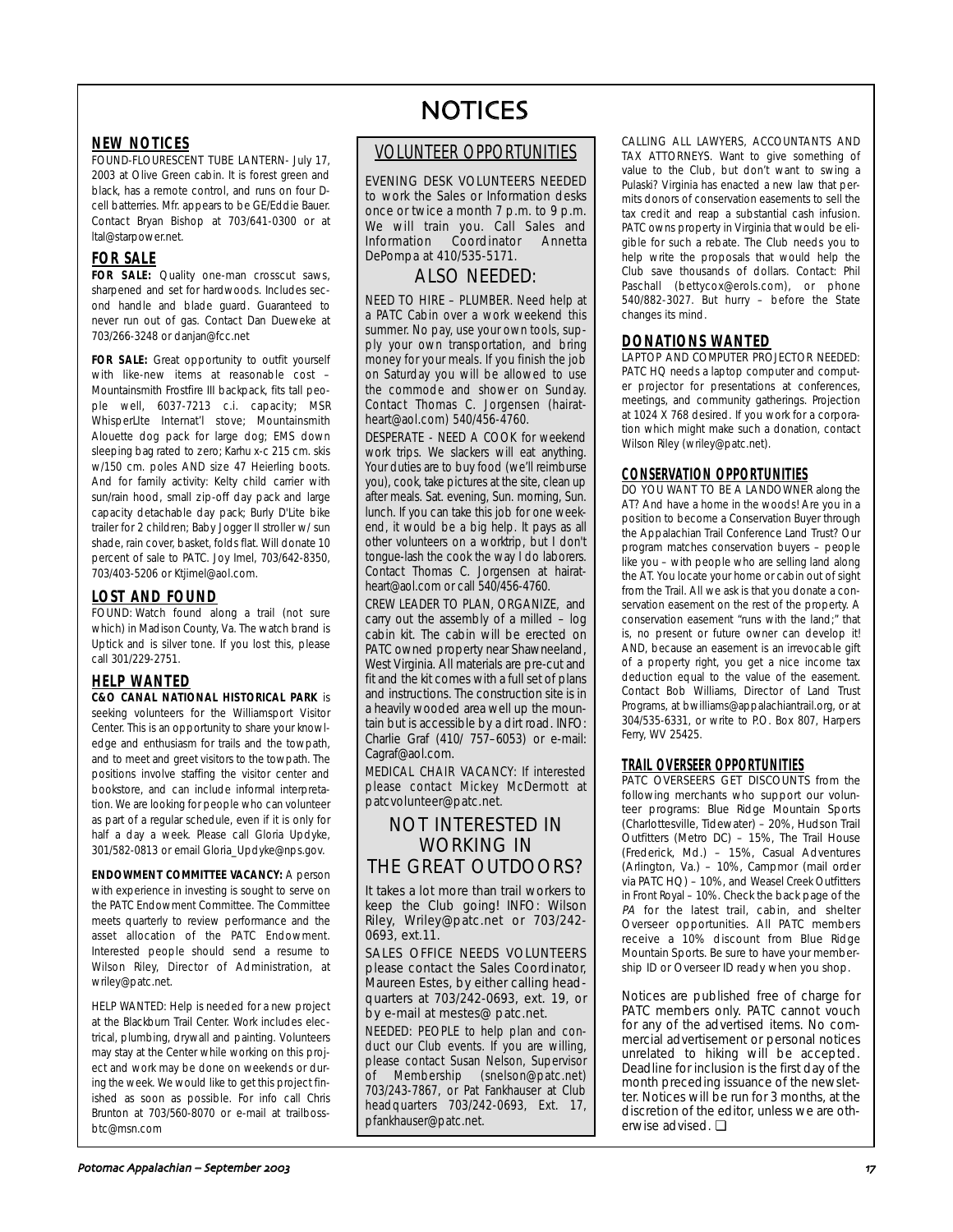## **Trailhead**

July ushered in some summer days and a<br>break from the bountiful spring rain. Tuly ushered in some summer days and a Entries in shelter logs now complain of hot, humid days whereas before it was the rain, rain, rain. This year is still being touted as the wettest in the past 100 years and we have yet to experience an extended period of hot weather or a hurricane. All in all, a good year for trail work. Did you take advantage of it?

## Online Work trip Reports

Sometimes things do get fixed. For the past couple months, the online work trip report system has been frustrating Overseers and District Managers. Reports are rejected, and the server sends back a batch of rejects for e-mail redirects to District Managers and others. At the end of July, the reporting system was functioning normally. Keep your fingers crossed.

## Meeting of SOTs

Liles Creighton, PATC Supervisor of Trails (SOT), attended the ATC General Meeting in New Hampshire on July 28. He introduced a resolution, subsequently adopted, that calls for a meeting of all maintaining club SOTs (or SOT counterpart) at the next biannual meeting, which will be held in Tennessee. The importance of this resolution is that the clubs can start to reclaim direction of trail maintenance, exchange lessons learned, and share other information. Relationships can be formed that will better enable the clubs to act together to obtain Memorandums of Understanding (MOUs) on tool use and trail issues that affect the people on the ground doing the work.

## Trail Vandals

As you hike the trails in SNP you may wonder why the Overseer, or whoever, rolled that big rock into the middle of the trail. You can rest assured that it wasn't a two-legged vandal but one with four legs. The bears in the Park have the propensity to travel the trails as a convenient path to food sources. Mainly seeking ants under the rocks, the bears move or roll rocks, some very large, into the treadway. The rocks, unfortunately, are part of a waterbar or checkdam. Now the poor Overseer who dutifully works the trail with a brushcutter has to stop and rebuild the waterbar or checkdam. So when you come upon a large rock in the middle of the trail, be so kind as to put it back in place. An Overseer will be very thankful.



Father Bob (pick mattock) and son Rajan (rock bar) Pragani work the rocks on Sugarloaf's Northern Peaks Trail

## Death March

The Blue and White Crew Death March took place on July 5. Brave crew members shouldered their tools and ascended Robertson Mountain to face their fate under a scorching sun and voracious swarms of genetically altered gnats. The trail had been neglected for several years, with laurel encroaching on both sides of the treadway and numerous blowdowns blocking the path. Dan "Mr. Wilderness" Dueweke directed the operation, which required the use of hand tools (Robertson Mountain is a big "W" trail). Survivors of the Death March returned to the Pinnacles Research Station for life-sustaining beer and vittles. After dinner, the crew traveled to Betty's Rock to view the fireworks over Stanley, Va. All agreed that the display was one of the most dramatic they'd ever seen, with some rockets seeming to burst directly overhead (or was that just the life-sustaining beer talking?).

The Blue and White "Away Team" packed their tools and water shoes, later in July, and journeyed to the far reaches of Northern Virginia, along the primeval wilderness of Pimmit Run. Crew members assisted Bruce Glendening in the reconstruction of a stream crossing and set of rock steps at a flood-damaged location on the Potomac Heritage Trail.

## Orphan Trail

Below is a description of a poor orphan trail in need of an Overseer who is seeking a challenge. If you think you are the one, contact SNP Central District side trails (south side) District Manager Steve Paull at stevepaull@yahoo.com. Steve recommends you hike the trail before responding.

Jones Mountain Trail (from Cat Knob to Bear Church): Measuring almost three miles in length, this remote stretch of trail should only be considered by strong hikers. A day of work will entail almost 10 miles of hiking (the hike in from Bootens Gap to Cat Knob is approximately two miles). Weeding and blowdown removal are the primary demands. Willingness to use crosscut saws and gaspowered weeders is a big plus. Another plus: availability of friends or family to help you. This is a difficult assignment, but the rewards are many (beautiful remote trail, fine views, close to Jones Mountain Cabin, and a strong cardiovascular system).

## Boulder-Moving on PHT

July was declared "boulder-moving" month on the Potomac Heritage Trail (PHT). First, a Boy Scout Eagle candidate and crew completed six smaller boulder crossings to span Donaldson Run, a stream valley trail accessing the PHT. No injuries were reported as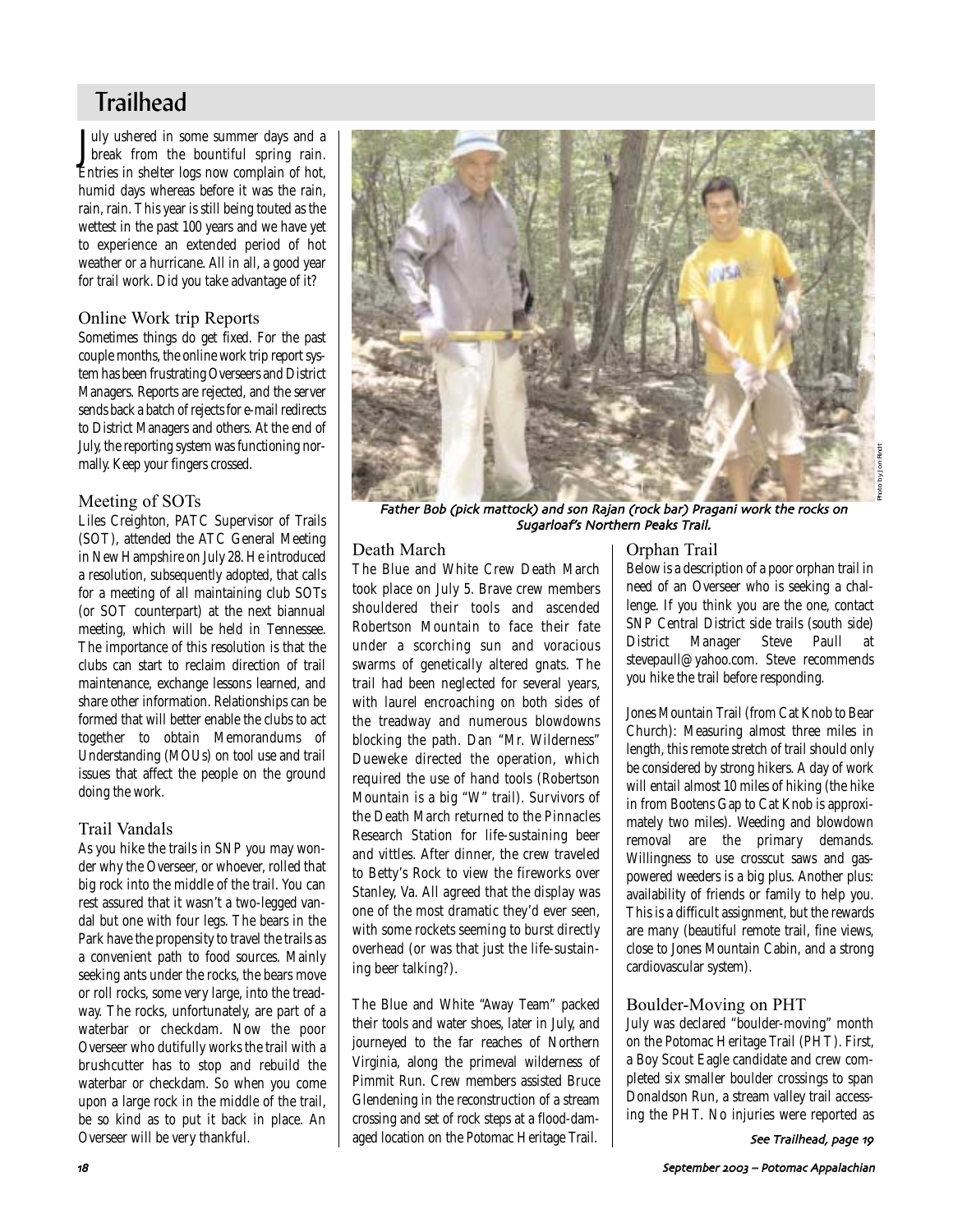### Trailhead, from page 18

large rocks and boulders were dragged into place and rock bars were the tools of the day. But the "skipping stone" competitions were the Scouts' highlight.

Second, PATC's Blue and White Crew spent a day rebuilding the largest PHT stream crossing on historic Pimmit Run that empties into the Potomac River at Chain Bridge. No ghosts were seen by Kerry Snow, John Hebbe, Mike Fleming, and Bernie Stalmann as they worked in the shadow of the 1826 duel site between Secretary of State Henry Clay and Virginia Sen. John Randolph (two shots fired by each, all missed). Of course, any inadvertent litter from the delivered lunchtime pizza (a luxury of working in the D.C. area) might have floated down to the 1814 hiding place of the Declaration of Independence as the British burned Washington.

But the Blue and White Crew was oblivious to the history surrounding them as they sweated through a hot July day moving big boulders. Instead of dragging the boulders, the Blue and White Crew uses the spectacular "highline" method, suspending the boulders above the stream before dropping them into place. Unfortunately, like the mythical Sisyphus who pushes his rock up the mountain just to have it roll back down, the Blue and White Crew knows its boulders may roll away in the next big flood. Does the Blue and White Crew find happiness or punishment in this fate?

## Battlefield Parks Report

The interesting thing about the battlefield parks is the activity in all kinds of weather. When snow is on the ground, tracks are always evident of walkers and runners. Trail bikes are evident as indicated by the tire ruts. Bikes are illegal, but the tracks are still there.

Like all trails, this summer has required a bit of weeding, especially to clear the vines on the Chancellorsville, Gordon Flank, and the Federal Line Trails. And you can be assured that every time the wind blows, trees will fall somewhere on battlefield park trails.

Plans were completed in April for a Boy Scout project to build some waterbars and a footbridge on the North Lee Drive Trail at Howison Hill. The project is still in a holding pattern but not because of lack of volunteers. As with any project in the Park, several agencies have to review the project to ensure everything is in compliance. District Manager Frank Hass still hopes to get the project under way before it gets cold.

## Wet Relief

The popular Northern Peaks Trail on Maryland's Sugarloaf Mountain received needed treadwork from the Cadillac Crew in early July. Most trails on Sugarloaf began as paths and became trails over time. The lack of erosion control has left exposed sharp rocks in the tread. So armed with rock bars and pick mattocks, the crew constructed a number of waterbars to control erosion and removed rocks from the tread. Relief from this hot and sweaty work came in the form of a refreshing

## Volunteers – Appointed in August

| <b>Trail Overseers</b> |  |
|------------------------|--|
|                        |  |

| Linda Cornelius $\&$<br>Russ Damtoft | AT – Marshall Saddle to Gravel<br>Springs Gap   |
|--------------------------------------|-------------------------------------------------|
| Trisha Christopher                   | Cedar Run/White Oak Link Trail                  |
| Aaron McCommons                      | Cedar Run/White Oak Link Trail                  |
| Bob McCullaugh                       | Riprap Trail                                    |
| Dick & Nancy Batiste                 | Betty's Rock                                    |
| Chris Schaefer                       | Tuscarora Trail - PA641 to Burnt<br>Cabins Road |
| Jim Peterson                         | Tuscarora Trail - US30 to PA16                  |

dip in a swimming pool at Overseer Trudy Thompson's mother's home outside Leesburg. A special thanks to Arlene Thompson for allowing the crew to enjoy the pool at her beautiful home with a great view of Sugarloaf in the distance.

A unique aspect of doing treadwork on Sugarloaf is the constant flow of hikers and watching how they negotiate just-completed waterbars and steps. The hikers test the work in progress, and the crew adjusts the construction when it appears to be awkward or step spacing needs to be adjusted. While working on the trail a couple years ago, a group of Scouts mistook a newly dug drain for the trail and marched off into the woods – some adjustments were made.

## Who Cooks for You?

In July, 16 members of the North District Hoodlums loaded up with trail and barbequing tools at Piney River ranger station and set out for the weekend. One crew led by John McCrea installed rock waterbars on the AT between the South Marshall Mountain viewpoints, while another crew under Dick Dugan removed blowdowns and cleared vegetation on the Thompson Hollow and Beecher Ridge/Overall Run Connector trails. Afterwards, the crews met up at Indian Run Hut and broke out the grills ... and the Ychromosomes went to work, char-grilling meats and veggies for a summer BBQ feast. "Who cooks for you?" a barred owl cried out in the nearby woods. "The Hoodlums," we answered!

Please send any interesting tale, technical advice, individual or group accomplishments, and trail maintenance questions to Trailhead, c/o Jon Rindt, 621 Skyline Forest Drive, Front Royal, VA 22630 or to jkrindt@shentel.net. ❏

**POTOMAC APPALACHIAN** (UPS-440-280) ©2003, Potomac Appalachian Trail Club, Inc. Published monthly by the Potomac Appalachian Trail Club, 118 Park Street, S.E., Vienna, VA 22180. Periodical class postage paid at Vienna, VA. Postmaster: send address changes to: Potomac Appalachian Trail Club, 118 Park Street, S.E., Vienna, VA 22180 Subscription: (Free with PATC membership) \$6.00 annually; \$.70 single copies.